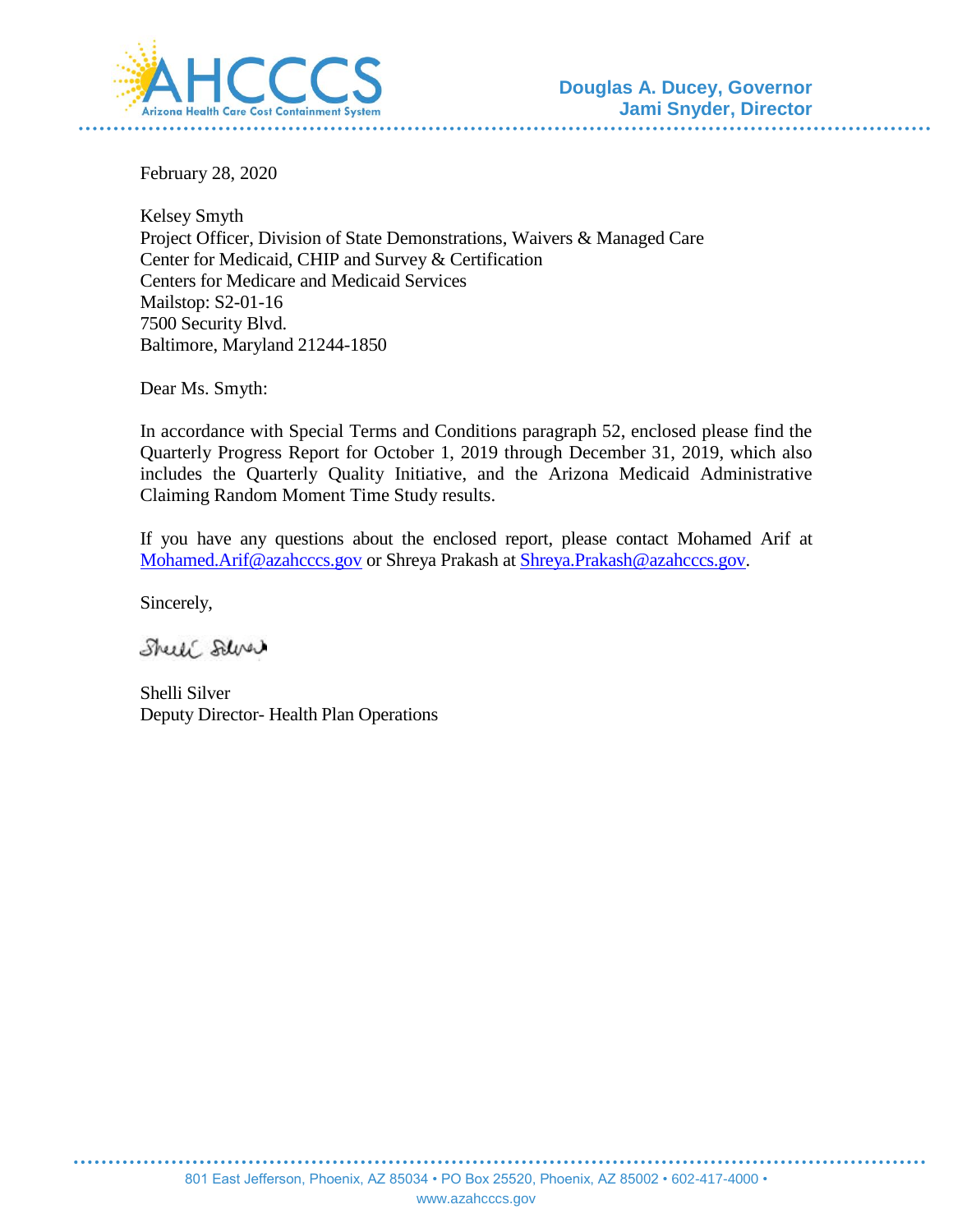

### **AHCCCS Quarterly Report October 1, 2019 – December 31, 2019**



Arizona Health Care Cost Containment System – AHCCCS A Statewide Approach to Cost Effective Health Care Financing

Section 1115 Quarterly Report Demonstration Year: 37 Federal Fiscal Quarter: 1<sup>st</sup> (October 1, 2019 – December 31, 2019)

#### **INTRODUCTION**

As written in Special Terms and Conditions (STCs), paragraph 52, the State submits quarterly progress reports to CMS. Quarterly reports inform CMS of significant demonstration activity from the time of approval through completion of the Demonstration.

#### **ENROLLMENT INFORMATION**

**Table 1** contains a summary of the number of unduplicated enrollees for October 1, 2019 through December 31, 2019, by population categories. The table also includes the number of voluntarily and involuntarily disenrolled members during this period.

| <b>Population Groups</b>    | <b>Number Enrollees</b> | <b>Number Voluntarily</b><br><b>Disenrolled-Current Qtr</b> | <b>Number Involuntarily</b><br><b>Disenrolled-Current Qtr</b> |
|-----------------------------|-------------------------|-------------------------------------------------------------|---------------------------------------------------------------|
| <b>Acute AFDC/SOBRA</b>     | 1,156,387               | 3,102                                                       | 275,303                                                       |
| <b>Acute SSI</b>            | 197,786                 | 401                                                         | 20,215                                                        |
| <b>Prop 204 Restoration</b> | 451,739                 | 628                                                         | 43,036                                                        |
| <b>Adult Expansion</b>      | 131,573                 | 259                                                         | 23,514                                                        |
| <b>LTC DD</b>               | 35,278                  | 52                                                          | 2,382                                                         |
| <b>LTC EPD</b>              | 34,643                  | 86                                                          | 5,385                                                         |
| <b>Non-Waiver</b>           | 45,318                  | 158                                                         | 17,315                                                        |
| <b>Total</b>                | 2,052,724               | 4,686                                                       | 387,150                                                       |

#### **Table 1**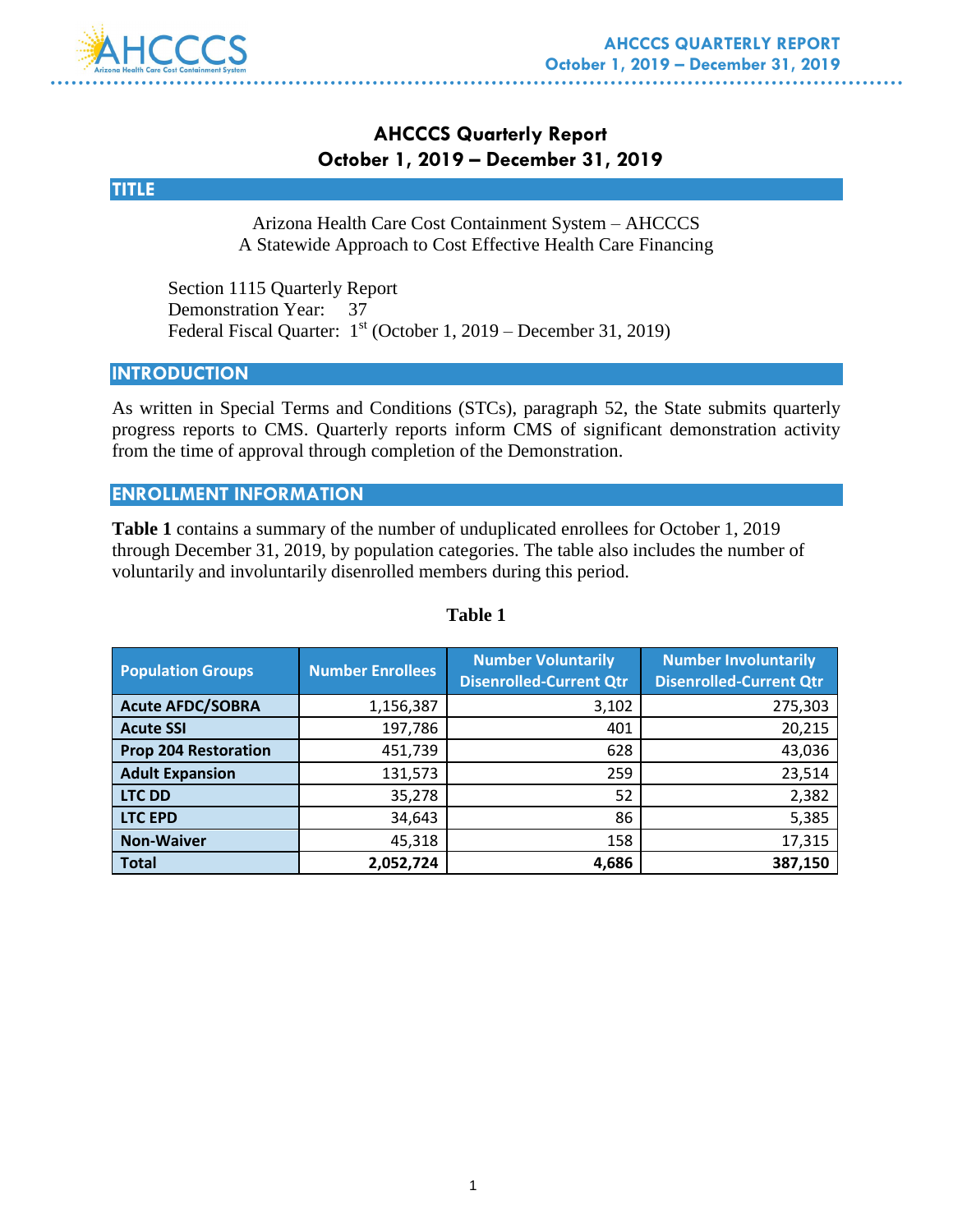

**Table 2** is a snapshot of the number of current enrollees (as of January 1, 2020) by funding categories as requested by CMS.

#### **Table 2**

| <b>State Reported Enrollment in the</b><br><b>Demonstration (as requested)</b> | <b>Current Enrollees</b> |
|--------------------------------------------------------------------------------|--------------------------|
| Title XIX funded State Plan <sup>1</sup>                                       | 1,338,312                |
| Title XXI funded State Plan <sup>2</sup>                                       | 35,837                   |
| Title XIX funded Expansion <sup>3</sup>                                        | 407,247                  |
| Prop 204 Restoration (0-100% FPL)<br>$\bullet$                                 | 330,936                  |
| Adult Expansion (100% - 133% FPL)<br>$\bullet$                                 | 76,311                   |
| <b>Enrollment Current as of</b>                                                | 1/1/2020                 |

### **OPERATIONAL/POLICY DEVELOPMENTS/ISSUES**

#### *Waiver Update*

In accordance with STC 59, AHCCCS must submit a draft Waiver Evaluation Design for its 1115 waiver demonstration programs including research questions, hypotheses, and proposed measures for the programs noted below. In addition, AHCCCS is required by CMS to submit an Interim Evaluation Report and a Summative Evaluation Report of the 1115 waiver demonstration by September 30, 2020 and February 12, 2023 respectively.

- AHCCCS Complete Care (ACC) Program
- Arizona Long Term Care System (ALTCS) Program
- Comprehensive Medical and Dental Program (CMDP)
- Regional Behavioral Health Authorities (RBHA)
- Targeted Investments Program (TI)
- AHCCCS Works
- Retroactive Coverage Waiver.

AHCCCS worked with an independent evaluator to develop the Waiver Evaluation Design plans for all these programs.

On July 17, 2019, AHCCCS submitted the Waiver Evaluation Design plans for AHCCCS Works and Prior Quarter Coverage waivers. On November 13, 2019 AHCCCS submitted the Waiver Evaluation Design Plans for the AHCCCS core programs (ACC, ALTCS, CMDP, and RBHA) and the Targeted Investments program to CMS. AHCCCS received feedback from CMS regarding the Evaluation Design plans for ACC, ALTCS, CMDP, RBHA and TI plans along with additional feedback on the revised AHCCCS Works and Prior Quarter Coverage design plans.

 $\overline{a}$ 

<sup>&</sup>lt;sup>1</sup> SSI Cash and Related, 1931 Families and Children, 1931 Related, TMA, SOBRA child and pregnant, ALTCS, FTW, QMB, BCCP, SLMB, QI-1

<sup>2</sup> KidsCare

<sup>3</sup> Prop 204 Restoration & Adult Expansion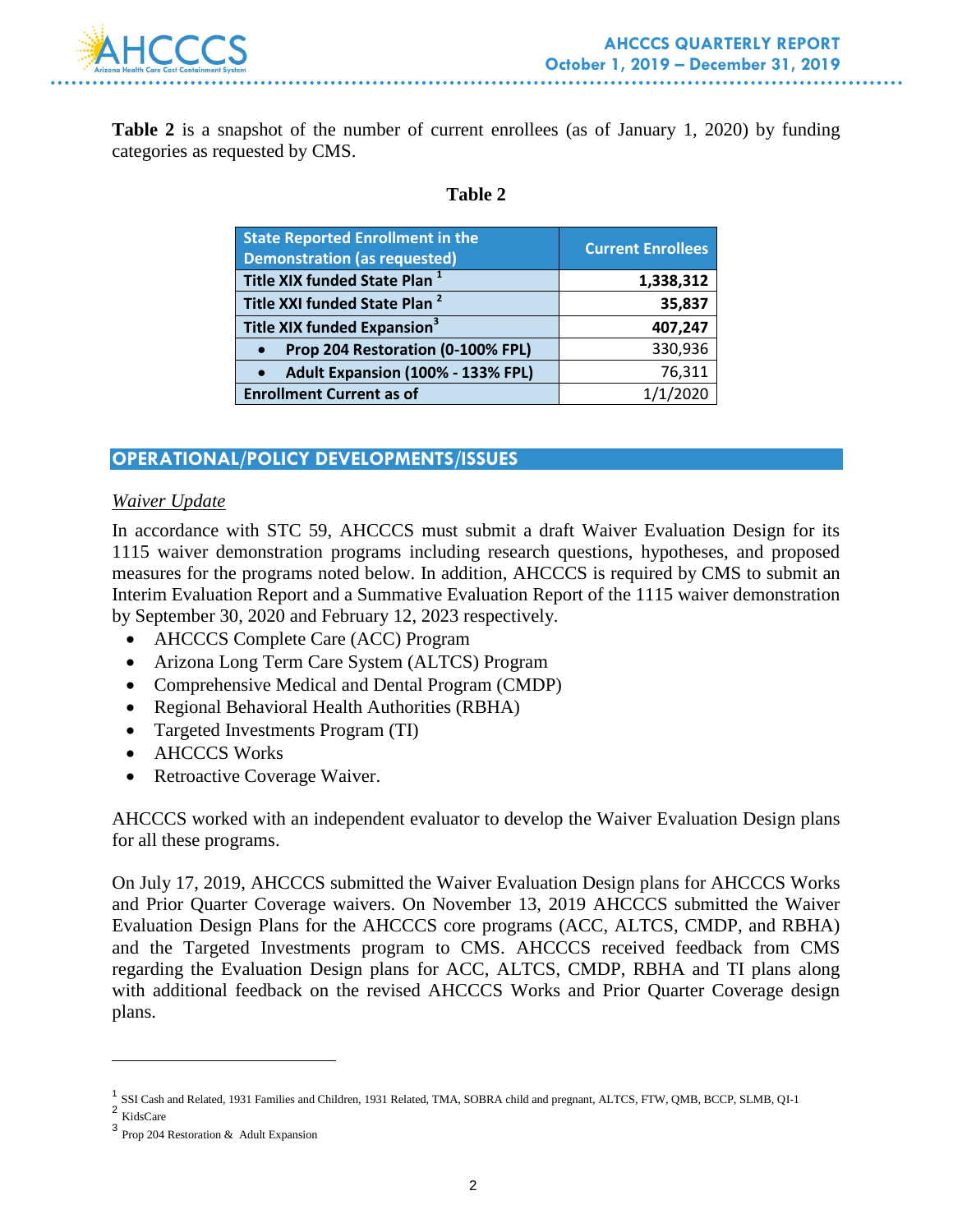

AHCCCS is working with the independent evaluator to incorporate all the feedback received from CMS and is on track to submit the revised Waiver Evaluation Design plans by February 29, 2020.

In FY 2020, AHCCCS will continue to work with CMS to conduct Interim Evaluations and submit the Interim Evaluation Report for the TI program, AHCCCS Complete Care, ALTCS, CMDP, Retroactive Coverage Waiver and RBHA demonstrations.

#### *Targeted Investments Program Update*

The following is a summary of the accomplishments and activities of the AHCCCS Targeted Investments (TI) Program during the period October 1, 2019 to December 31, 2019:

- TI Program participant Year 3 milestone attestation and document validation submissions were reviewed
- TI Program Year 4 milestone performance measures were finalized and presented, following an extensive consultation process with internal and external stakeholders
- Collaborated with Arizona State University to establish a Quality Improvement Collaborative (QIC) for TI Program participating providers to assist them with maximizing results on Year 4 milestone performance measures
- The TI team participated in Agency wide presentations, such as the Community Stakeholder Quality Forum on the Agency's quality initiatives
- The participant Attestation Portal was updated to enable more streamlined calculation of Year 3 incentive payments
- Engaged with AHCCCS managed care organizations (MCOs) to ensure alignment of TI Program and MCO provider performance expectations, and to identify opportunities to sustain integrated care delivery accomplishments
- The TI team traveled to numerous program participant sites around the state to learn about their integrated care activities and to learn how they can be best supported in their continuing integration efforts
- The TI team made presentations to numerous internal and external stakeholders on the Program and its impact on enhancing the integration of physical and behavioral health care to AHCCCS members served by TI Program participants
- Worked closely with the state health information exchange (Health Current) to support Program participants' efforts to establish bi-directional data exchange with the HIE, and
- Submitted revised/corrected baseline targets to CMS for the Statewide Population Measures pursuant to STC paragraph 69

#### *State Plan Update*

During the reporting period, the following State Plan Amendments (SPA) were filed and/or approved:

| SPA#             | <b>Description</b>                                   | <b>Filed</b> | Approved   | <b>Eff. Date</b> |
|------------------|------------------------------------------------------|--------------|------------|------------------|
| <b>Title XIX</b> |                                                      |              |            |                  |
| <b>SPA</b>       | 19-005   Updates the advanced directives $9/30/2019$ |              | 10/17/2019 | 17/1/2019        |
| <b>Advanced</b>  | section of the State Plan to ensure                  |              |            |                  |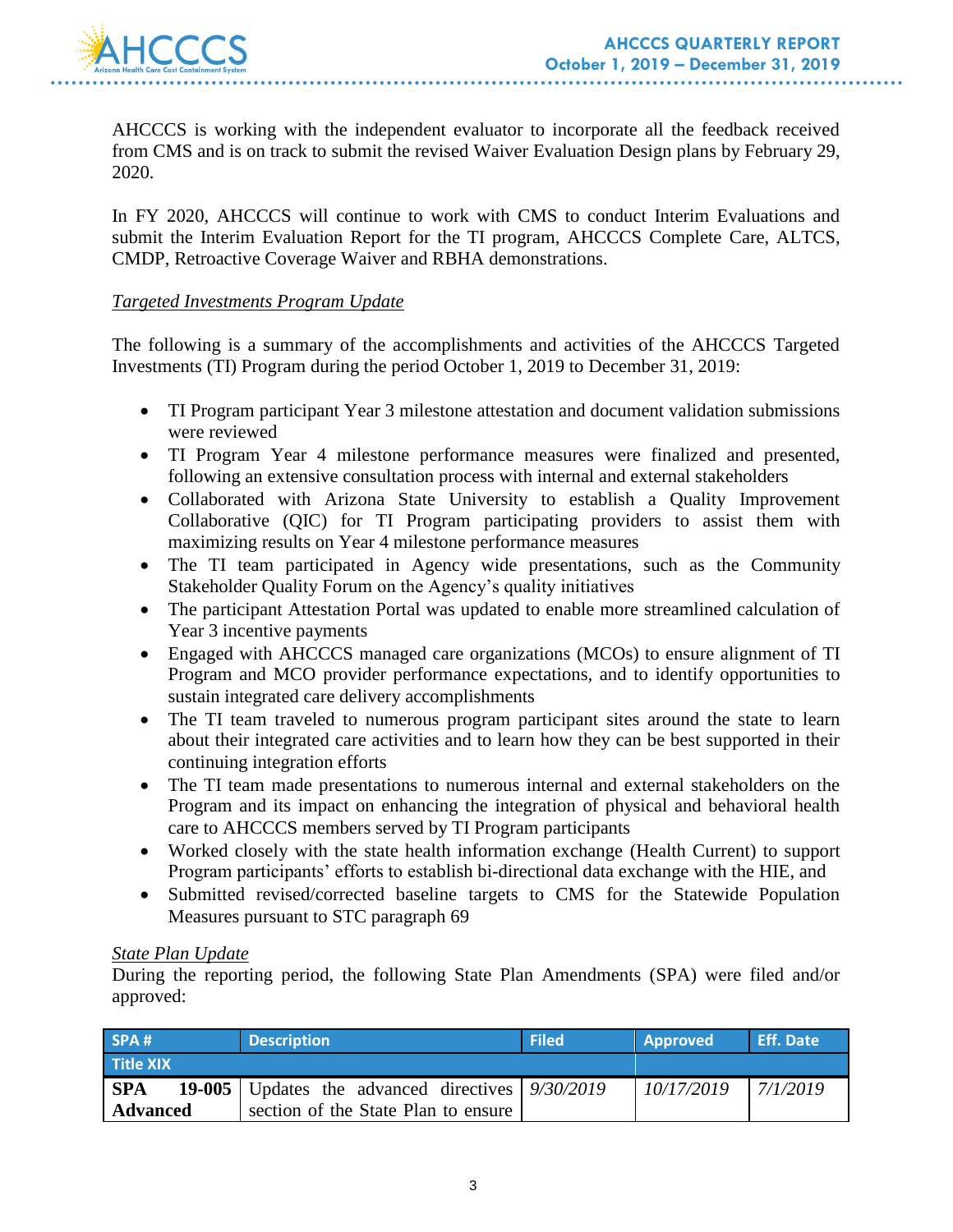

| SPA#                                  | <b>Description</b>                      | <b>Filed</b> | <b>Approved</b> | <b>Eff. Date</b> |
|---------------------------------------|-----------------------------------------|--------------|-----------------|------------------|
| <b>Directives</b>                     | the advanced directives brochure is     |              |                 |                  |
|                                       | always current.                         |              |                 |                  |
| SPA 19-006 -                          | Updates the eligibility groups for      | 9/30/2019    | 12/26/2019      | 7/1/2019         |
| <b>Census</b> Wage                    | which wages related to Census           |              |                 |                  |
| <b>Eligibility</b>                    | activities are excluded.                |              |                 |                  |
| <b>Groups</b>                         |                                         |              |                 |                  |
| 19-012<br><b>OP</b><br>$\blacksquare$ | Revises Outpatient Hospital Rates       | 11/15/2019   | 12/16/2019      | 10/1/2019        |
| <b>Hospital Rates</b>                 | effective 10/1/2019.                    |              |                 |                  |
| SPA 19-013 -                          | Reflects the emergency dental           | 12/02/2019   | N/A             | 10/1/2019        |
| <b>Dental AIR</b>                     | benefit cap as being the higher of      |              |                 |                  |
|                                       | \$1,000 or the full AIR complete        |              |                 |                  |
|                                       | methodology<br>payment<br>in            |              |                 |                  |
|                                       | accordance with the OMB rate for        |              |                 |                  |
|                                       | IHS/638 facilities.                     |              |                 |                  |
| SPA 19-014 -                          | Updates the State Plan DRG Rates,       | 12/30/2019   | N/A             | 10/1/2019        |
| <b>DRG</b> Rates                      | effective October 1, 2019               |              |                 |                  |
| $SPA$ 19-015 -                        | Updates the State Plan to update        | 12/30/2019   | N/A             | 10/1/2019        |
| <b>NF DAP</b>                         | the NF DAP program.                     |              |                 |                  |
| SPA 19-016 -                          | Updates the State Plan EMS rates,       | 12/30/2019   | N/A             | 10/1/2019        |
| <b>EMS</b> Rates                      | effective October 1, 2019.              |              |                 |                  |
| SPA 19-017 -                          | Updates the State Plan to reflect       | 12/30/2019   | N/A             | 10/1/2019        |
| <b>NF Rates</b>                       | updated nursing facility rates,         |              |                 |                  |
|                                       | effective October 1, 2019.              |              |                 |                  |
| SPA 19-018 -                          | Updates the State Plan Other            | 12/30/2019   | N/A             | 10/1/2019        |
| <b>Other</b>                          | Provider rates, effective October 1,    |              |                 |                  |
| <b>Provider Rates</b>                 | 2019.                                   |              |                 |                  |
| SPA 19-019 -                          | Updates the State Plan long-term        | 12/30/2019   | N/A             | 10/1/2019        |
| <b>LTC &amp; Rehab</b>                | rehabilitation<br>and<br>care<br>rates, |              |                 |                  |
| <b>Rates</b>                          | effective October 1, 2019.              |              |                 |                  |
| SPA 19-020 -                          | Updates the State Plan to comply        | 12/30/2019   | N/A             | 10/1/2019        |
| <b>Opioid DUR</b>                     | with SUPPORT Act requirements           |              |                 |                  |
|                                       | regarding opioid drug utilization       |              |                 |                  |
|                                       | reviews.                                |              |                 |                  |
| SPA 19-021 -                          | Updates the IP DAP program,             | 12/30/2019   | N/A             | 10/1/2019        |
| <b>IP DAP</b>                         | effective October 1, 2019.              |              |                 |                  |
| SPA 19-022 -                          | Updates the State Plan OP DAP           | 12/30/2019   | N/A             | 10/1/2019        |
| <b>OP DAP</b>                         | program, effective October<br>1,        |              |                 |                  |
|                                       | 2019.                                   |              |                 |                  |
| 19-023-<br><b>SPA</b>                 | Updates the MACPro system to            | 12/30/2019   | N/A             | 10/1/2019        |
| <b>MACPro</b>                         | eligibility<br>reflect the<br>Arizona   |              |                 |                  |
| Eligibility                           | criteria.                               |              |                 |                  |

. . . . . . . . . .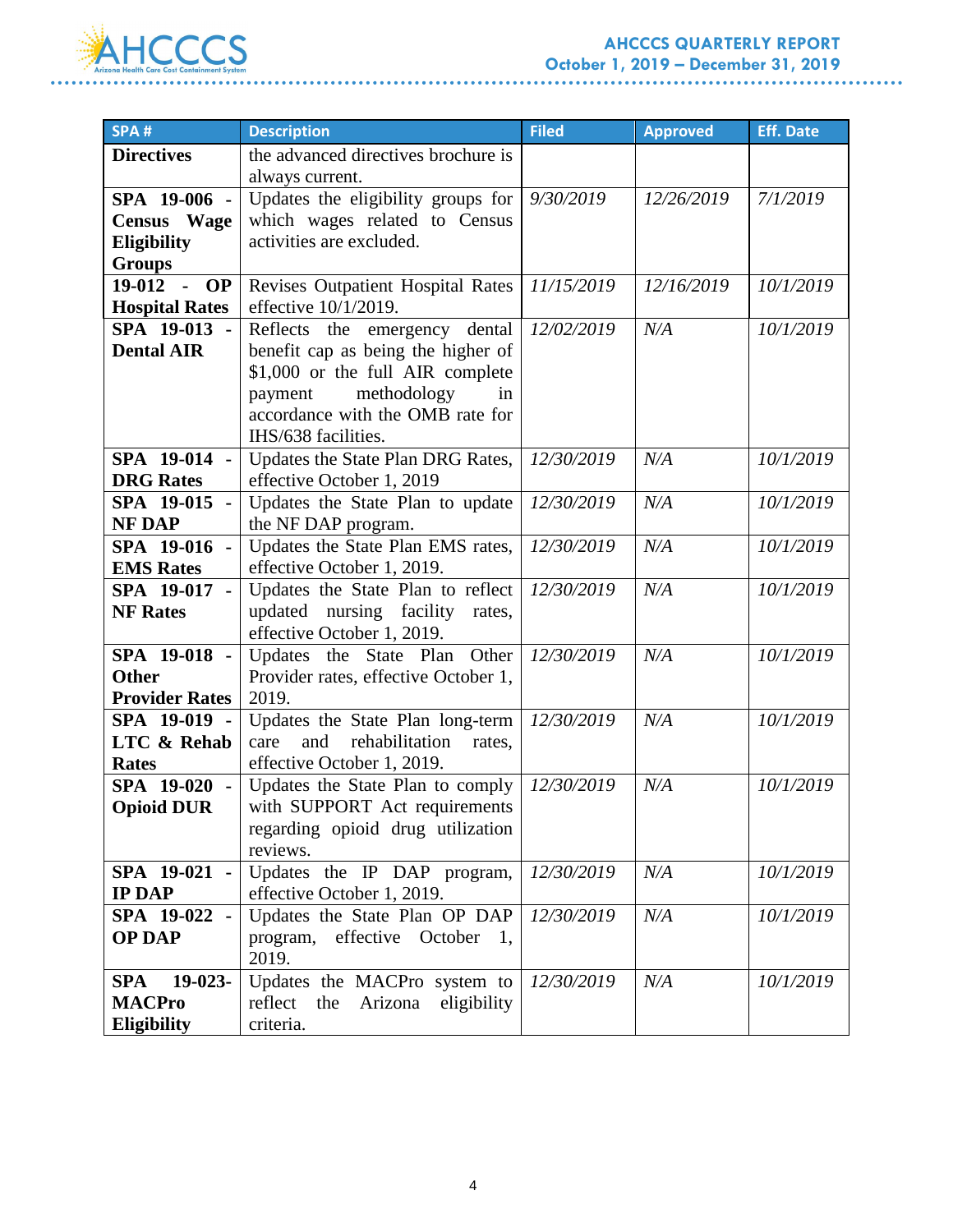

 $\overline{a}$ 

### **CONSUMER ISSUES**

In support of the quarterly report to CMS, presented below is a summary of advocacy issues received in the Office of Client Advocacy (OCA) for the quarter October 1, 2019 – December 31, 2019.

| <b>Advocacy Issues</b> <sup>4</sup>   | <b>October</b> | <b>November</b> | <b>December</b> | <b>Total</b> |
|---------------------------------------|----------------|-----------------|-----------------|--------------|
| <b>Billing Issues</b>                 | 10             | 7               | 12              | 29           |
| Member reimbursements<br>$\bullet$    |                |                 |                 |              |
| <b>Unpaid bills</b>                   |                |                 |                 |              |
| <b>Cost Sharing</b>                   | 0              | 0               | 0               | 0            |
| Co-pays<br>$\bullet$                  |                |                 |                 |              |
| Share of Cost (ALTCS)                 |                |                 |                 |              |
| Premiums (Kids Care,                  |                |                 |                 |              |
| Medicare)                             |                |                 |                 |              |
| <b>Covered Services</b>               | 32             | 26              | 26              | 84           |
|                                       |                |                 |                 |              |
| <b>ALTCS</b>                          | 9              | 9               | 9               | 27           |
| Resources                             |                |                 |                 |              |
| Income                                |                |                 |                 |              |
| Medical                               |                |                 |                 |              |
| <b>DES</b>                            | 29             | 19              | 15              | 63           |
| Income                                |                |                 |                 |              |
| Incorrect determination               |                |                 |                 |              |
| Improper referrals                    |                |                 |                 |              |
| <b>KidsCare</b>                       | 1              | 5               | 3               | 9            |
| Income                                |                |                 |                 |              |
| Incorrect determination               |                |                 |                 |              |
| <b>SSI/Medical Assistance Only</b>    | 8              | 11              | 12              | 31           |
| Income<br>$\bullet$                   |                |                 |                 |              |
| Not categorically linked              |                |                 |                 |              |
| <b>Information</b>                    | 64             | 48              | 32              | 144          |
| Status of application                 |                |                 |                 |              |
| <b>Eligibility Criteria</b><br>٠      |                |                 |                 |              |
| <b>Community Resources</b><br>٠       |                |                 |                 |              |
| Notification (Did not receive or<br>٠ |                |                 |                 |              |
| didn't understand)                    |                |                 |                 |              |
| <b>Medicare</b>                       | 4              | 3               | $\overline{2}$  | 9            |
| <b>Medicare Coverage</b>              |                |                 |                 |              |
| <b>Medicare Savings Program</b>       |                |                 |                 |              |
| Medicare Part D                       |                |                 |                 |              |
| <b>Prescriptions</b>                  | 11             | 8               | $\overline{2}$  | 21           |
| Prescription coverage                 |                |                 |                 |              |
| Prescription denial                   |                |                 |                 |              |

<sup>4&</sup>lt;br>Categories of good customer services, bad customer service, documentation, policy, and process are captured under the category it may relate to.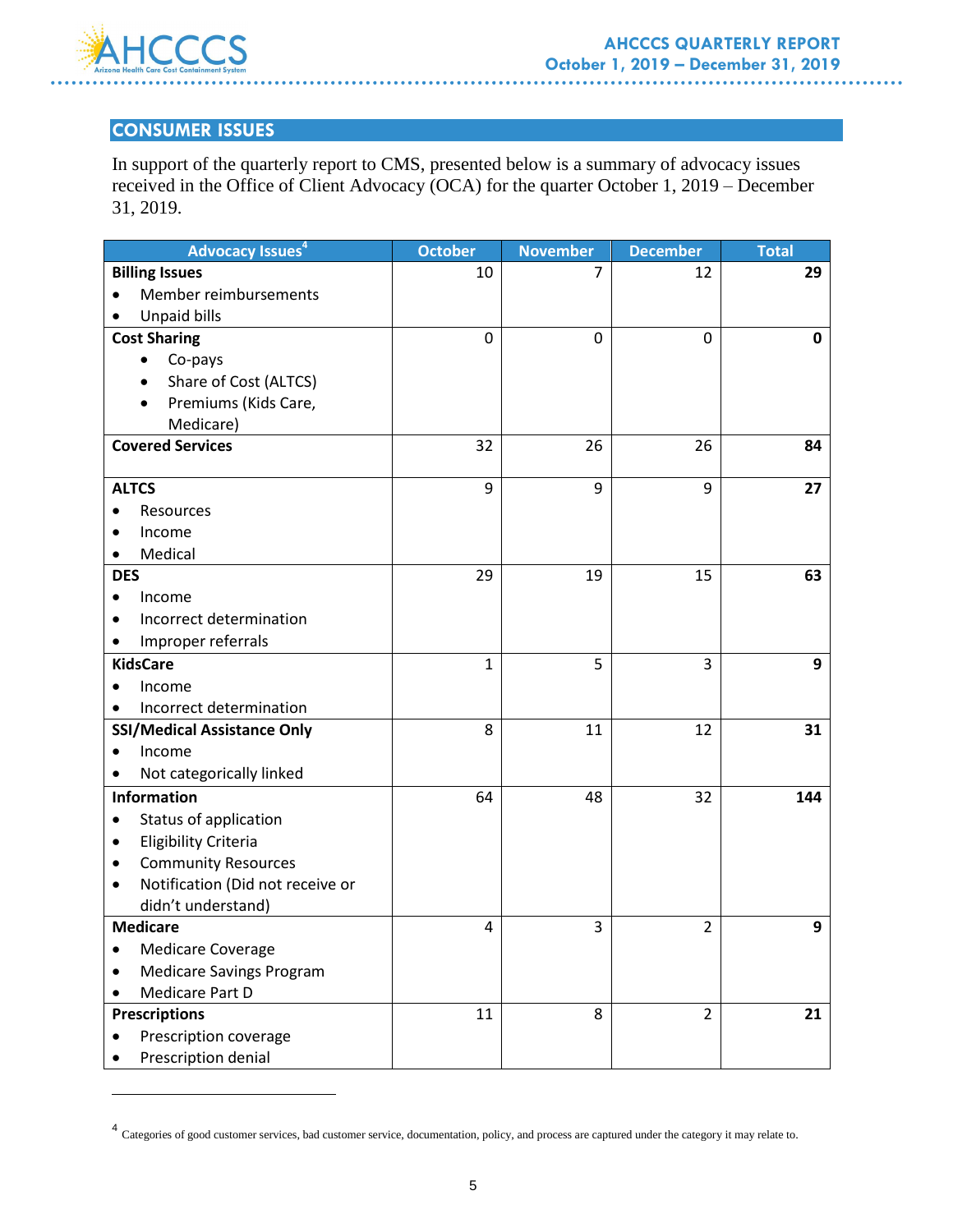

| <b>Fraud-Referred to Office of Inspector</b><br>General (OIG) |     |     |     |  |
|---------------------------------------------------------------|-----|-----|-----|--|
| <b>Quality of Care-Referred to Division</b>                   |     |     |     |  |
| of Health Care Management (DHCM)                              |     |     |     |  |
| Total                                                         | 172 | 139 | 114 |  |

| <b>Issue Originator</b> <sup>5</sup> | <b>October</b> | <b>November</b> | <b>December</b> | <b>Total</b> |
|--------------------------------------|----------------|-----------------|-----------------|--------------|
| <b>Applicant, Member or</b>          | 157            | 126             | 101             | 384          |
| Representative                       |                |                 |                 |              |
| <b>CMS</b>                           |                |                 |                 |              |
| <b>Governor's Office</b>             | q              |                 |                 | 23           |
| Ombudsmen/Advocates/Other            |                |                 |                 | 10           |
| <b>Agencies</b>                      |                |                 |                 |              |
| <b>Senate &amp; House</b>            |                |                 |                 |              |
| <b>Total</b>                         | 172            | 139             | 114             | 425          |

### **OPT-OUT FOR CAUSE**

Attached is a summary of the opt-out requests filed by individuals determined to be seriously mentally ill (SMI) in Maricopa County and Greater Arizona, broken down by months, MCOs, counties, reasons for opt-out requests, opt-out outcome, and post-appeal opt-out outcomes.

#### **QUALITY ASSURANCE/MONITORING ACTIVITY**

Attached is a description of AHCCCS' Quality Assurance/Monitoring Activities during the quarter. The attachment also includes updates on implementation of the AHCCCS Quality Assessment and Performance Improvement Strategy, in accordance with Balanced Budget Act (BBA) requirements.

#### **ENCLOSURES/ATTACHMENTS**

Attachment 1: SMI Opt-Out for Cause Report

Attachment 2: Quality Assurance/Monitoring Activities

Attachment 3: Arizona Medicaid Administrative Claiming Random Moment Time Study Report

#### **STATE CONTACT(S)**

 $\overline{a}$ 

Mohamed Arif Federal Relations Administrator AHCCCS Division of Community Advocacy and Intergovernmental Relations 801 E. Jefferson St., MD- 4200

<sup>5</sup> This data was compiled from the OCA logs from the OCA Client Advocate and the Member Liaison.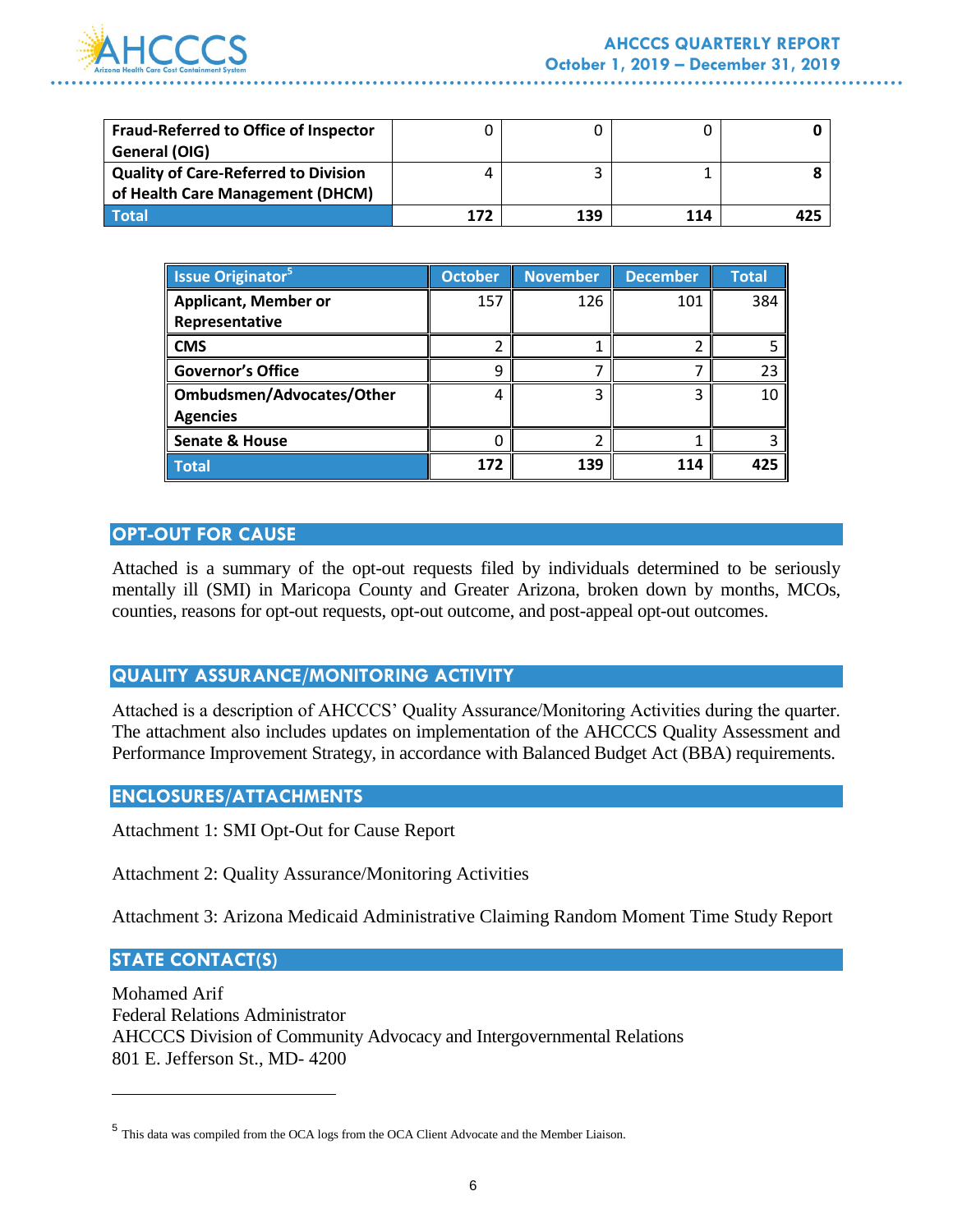

Phoenix, AZ 85034 Mohamed.Arif@azahcccs.gov

Shreya Prakash Waiver Manager AHCCCS Division of Community Advocacy and Intergovernmental Relations 801 E. Jefferson St., MD- 4200 Phoenix, AZ 85034 Shreya.Prakash@azahcccs.gov

. . . . . . . . . . . . . .

### **DATE SUBMITTED TO CMS**

February 28, 2020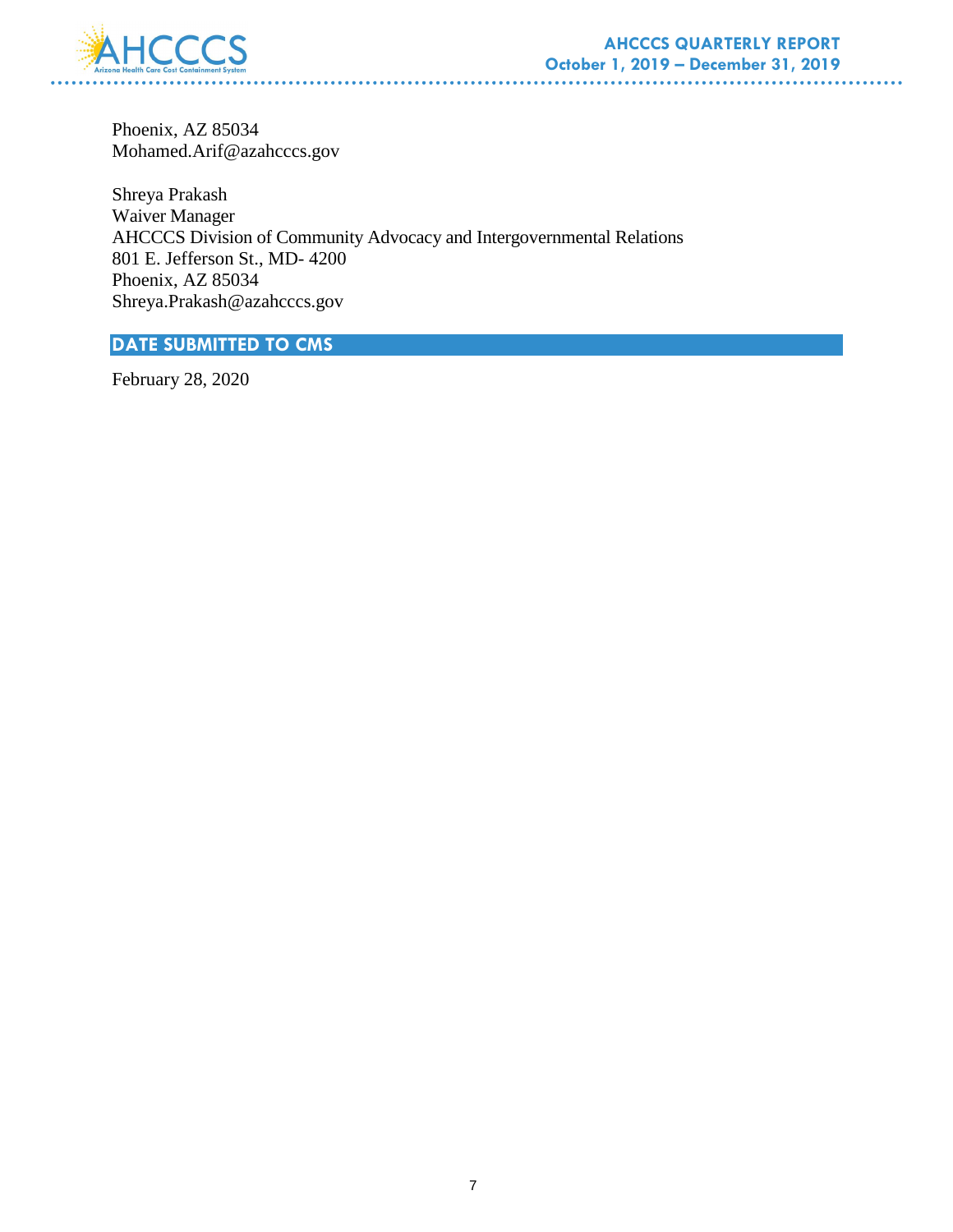

# **ATTACHMENT 1**

#### **Opt Out for QTR1 (Oct 2019 – Dec 2019)**

Charts generated by Information Management/Data Analytics Unit (IMDAU)

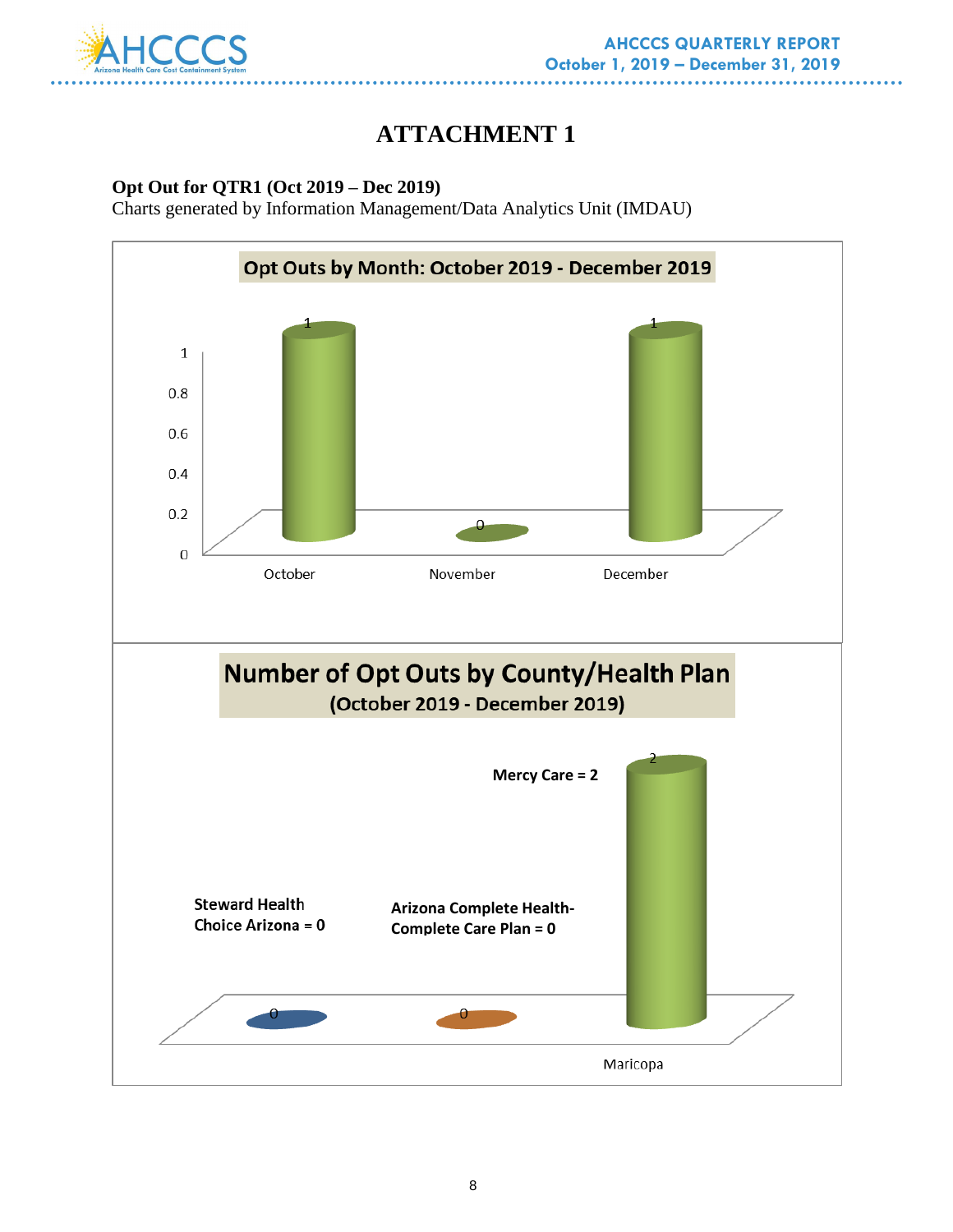



| <b>Initial Opt Out Decisions (October 2019 - December 2019)</b> |           |               |         |
|-----------------------------------------------------------------|-----------|---------------|---------|
| Approved                                                        | Withdrawn | <b>Denied</b> | Pending |
|                                                                 |           |               |         |

| Appeal Outcomes (October 2019 - December 2019) |           |               |         |
|------------------------------------------------|-----------|---------------|---------|
| Approved                                       | Withdrawn | <b>Denied</b> | Pending |
|                                                |           |               |         |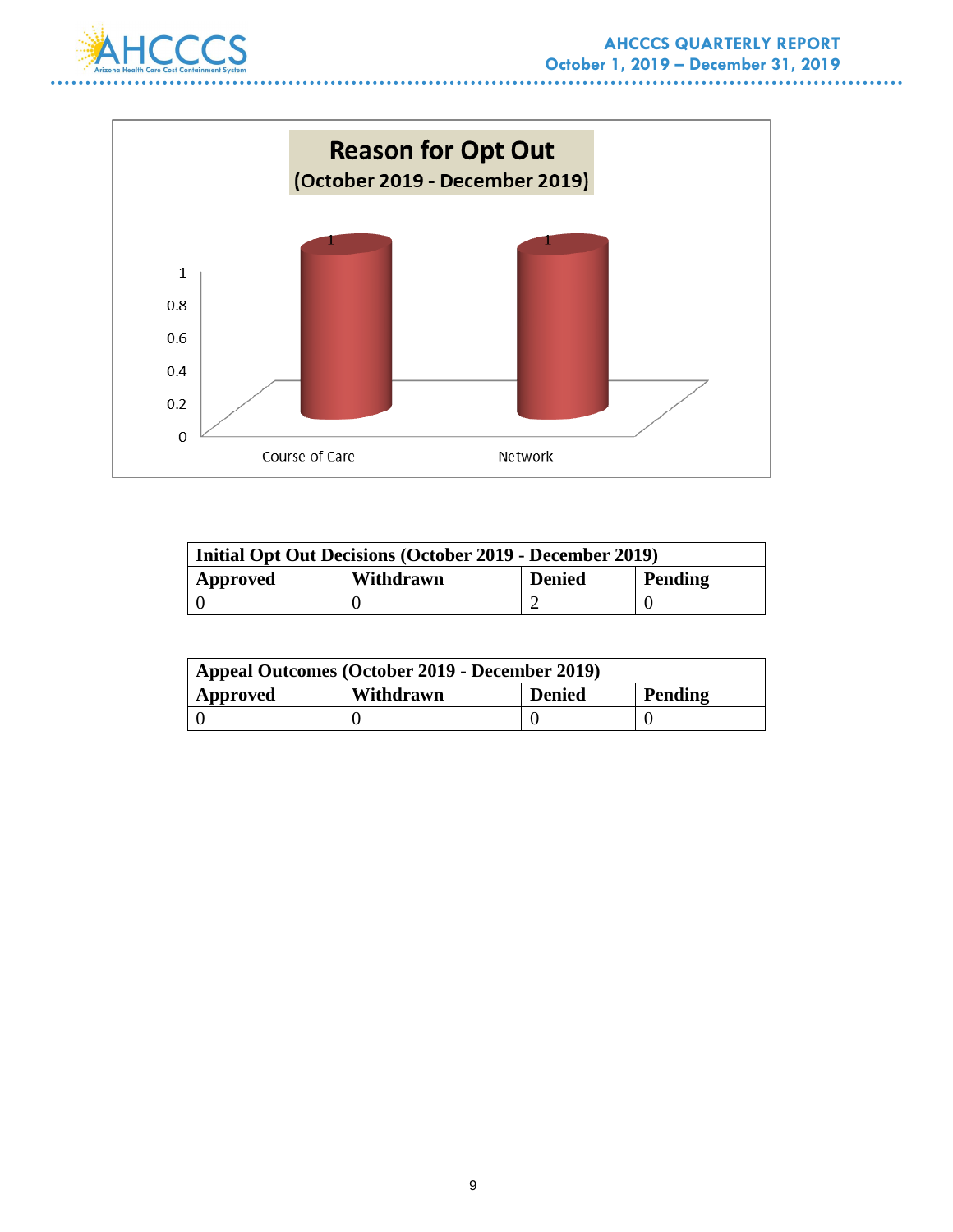. .



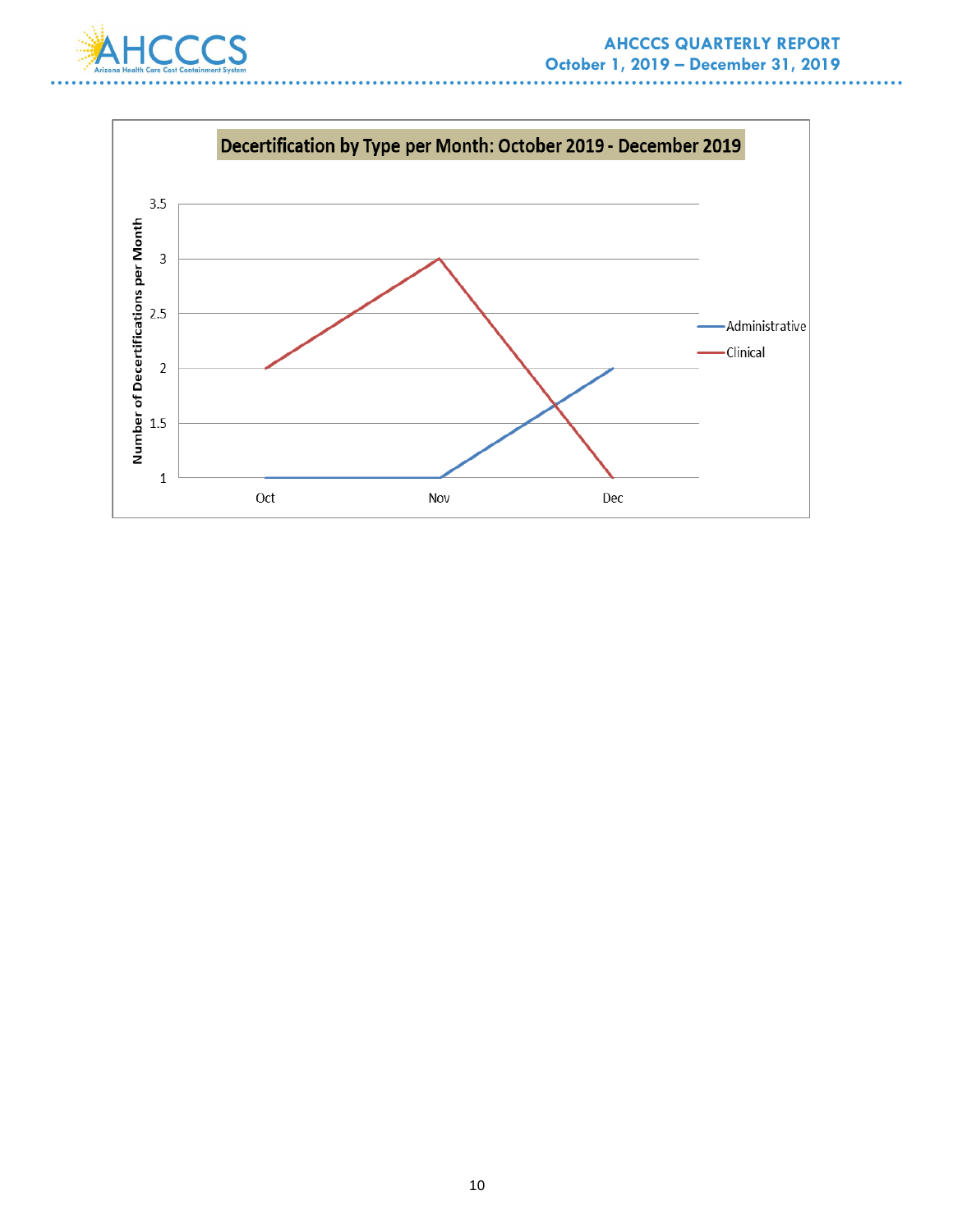

# **ATTACHMENT 2**

# **Quality Assurance/Monitoring Activity**

# **Demonstration/Quarter Reporting Period**

Demonstration Year: 39 Federal Fiscal Quarter 1/2020 (10/1/19 – 12/31//19)

> Prepared by the Division of Health Care Management January, 2020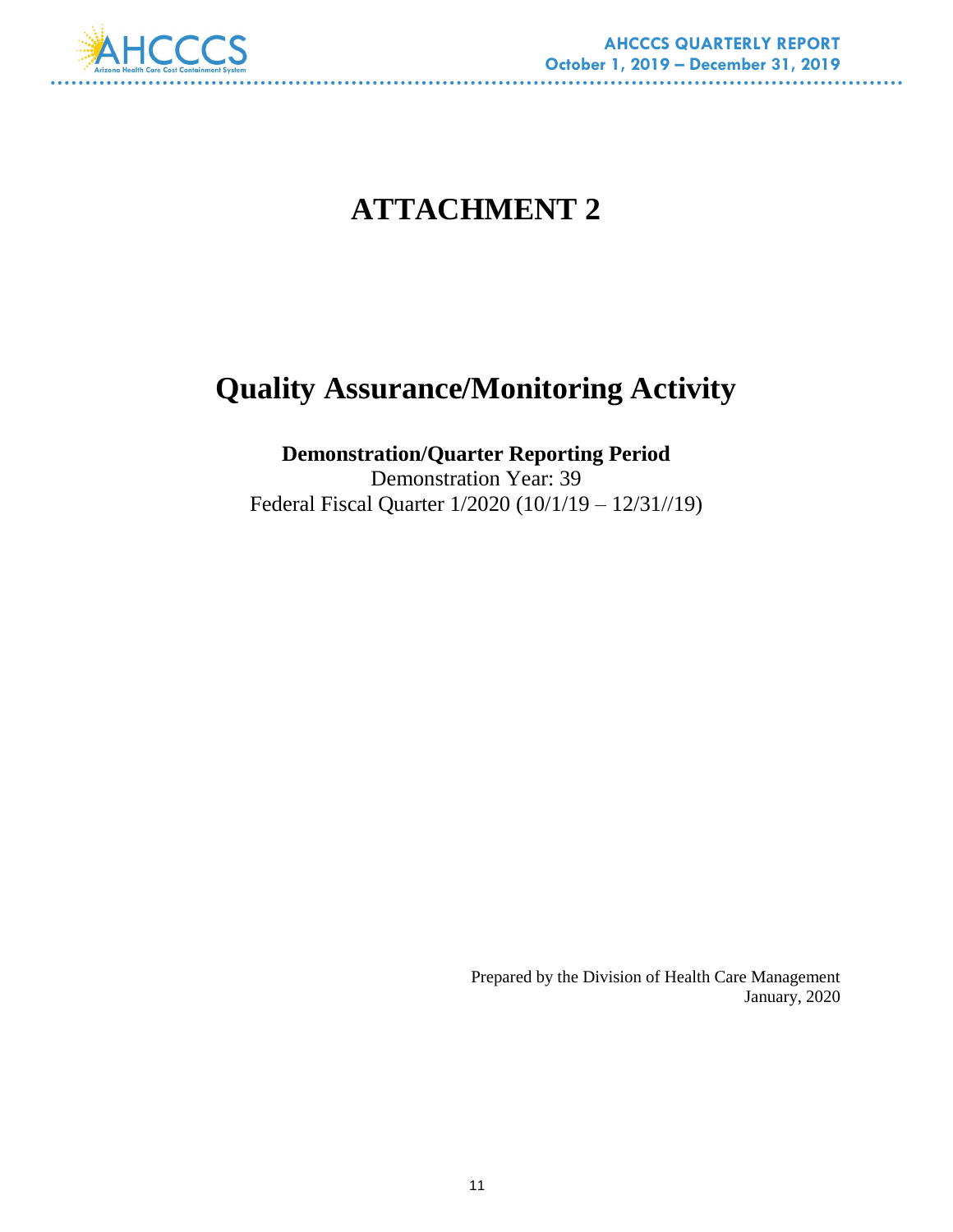

# **Introduction**

This report describes the Arizona Health Care Cost Containment System (AHCCCS) quality assurance and monitoring activities that occurred during the first quarter of Federal Fiscal Year 2020, as required in STC 52 of the State's Section 1115 Waiver. This report also includes updates related to AHCCCS' Quality Assessment and Performance Improvement Strategy, in accordance with the Managed Care Act requirements. This report will highlight AHCCCS activities and goals for the statewide model of care that occurred predominately between October 1<sup>st</sup> and December 31<sup>st</sup>, 2019 plus other activities related to ongoing quality and performance improvement during the quarter.

The reported activities will be those occurring under the oversight of AHCCCS Division of Health Care Management (DHCM), including Quality Management (QM), Performance Improvement (PI), Medical Management (MM), Maternal, Child Health/Early and Periodic Screening, Diagnostic and Treatment (MCH/EPSDT), and the Arizona Long Term Care System (ALTCS). Additional activities within other areas of AHCCCS, such as Workforce Development, Grants Management, Community Affairs and Information Systems will also be reported.

# **AHCCCS Strengths – Innovation and Community Involvement**

AHCCCS is continually reviewing opportunities to improve the effectiveness and efficiency of Arizona's health care delivery system, as well as the methods utilized to promote optimal health for members. There are teams throughout the Agency that promote innovation and transparency for both internal and external processes. Below is an update on efforts in which the QM, PI, and MCH/EPSDT teams are involved.

## **Innovative Practices and Delivery System Improvement**

**Continuing Integration Strategies:**AHCCCS continues to augment the knowledge and understanding of behavioral health care by hiring additional expertise to support its workforce. Between October  $1<sup>st</sup>$  and December 31 $<sup>st</sup>$ , AHCCCS added key top level administrative positions</sup> including an additional Medical Director and a Chief Clinical Officer, who is a licensed Behavioral Health Professional. These additional positions will focus on oversight and enhancements of AHCCCS integration efforts. Additionally, an Assistant Director was hired to support the new Division of Grants Administration. This new division was established to place additional focus on grant monitoring and behavioral health service delivery from an agency perspective, and to allow for increased efficiency for internal and external stakeholders.

**AHCCCS Complete Care:**As of the first quarter of FFY20, the focus with the integrated care contracts has been to continue monitoring for consistency and divergence across all MCOs contracted throughout Arizona. Strategies continue to ensure evaluation of network adequacy, contract compliance, service delivery, care coordination and use of evidence-based models. Efforts began during this quarter to formally address MCO adherence to AHCCCS policies, via development of revised Operational Review tools that will identify requirements for integrated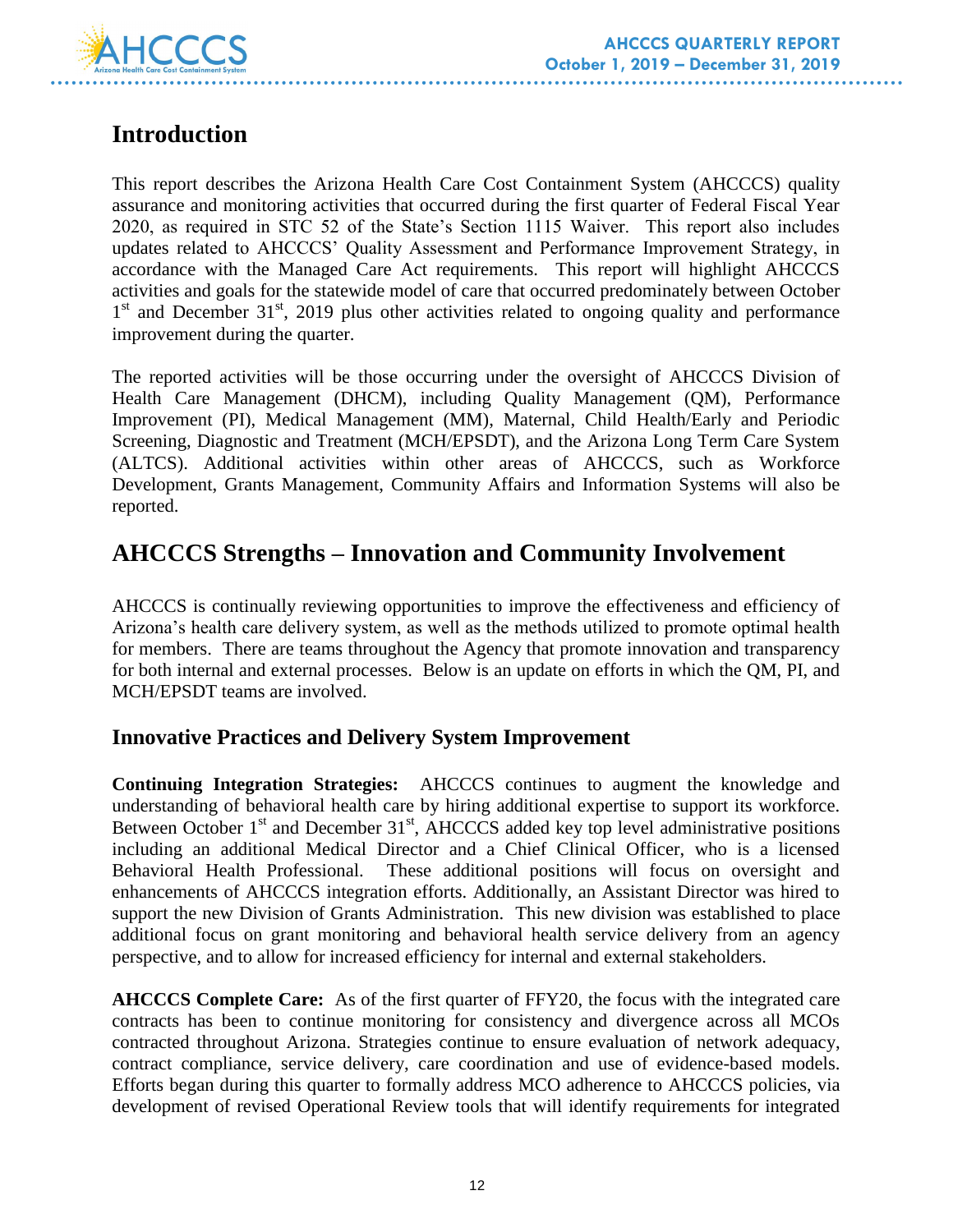

care. Further, AHCCCS continues to modify existing policies to ensure they incorporate integrated care procedures and methods.

**ALTCS/DDD:** Following implementation of DDD's new subcontracted integrated MCOs on October 1, 2019, AHCCCS continued to meet with DDD to discuss any issues or concerns related to implementation of the new model. AHCCCS worked closely with DDD to support a smooth transition and monitor for any access to care issues; DDD reported that they did not receive any member complaints during the transition process or post-transition.

**ALTCS/EPD:**As reported within previous quarterly reports, the ALTCS/EPD contracts were designed to utilize a fully integrated care perspective at both the systemic and direct care levels (e.g. use of community-based health homes, electronic health records, coordinated case management, and holistic treatment of behavioral and physical health). During Q2 and Q3 of FFY19, AHCCCS completed first-round Operational Reviews that focused on the contract implemented as of October 1, 2017.

For the first quarter of FFY20, AHCCCS completed reviews to determine necessary Corrective Action Plans (CAP) for the ALTCS/EPD plans. Focus of the Operational Review CAPs included:

- MCH/EPSDT: Processes to improve provider outreach and compliance for ALTCS/EPD children that are eligible for EPSDT services
- Medical Management: Processes to monitor timeliness of authorization process; appropriate discharge planning, behavioral health service utilization, timely delivery of ALTCS services to newly enrolled members
- ALTCS Case Management: Processes related to ALTCS case management components including service plan development, review and reassessment, coordination of care, brokerage of services, and member advocacy to assist ALTCS members in achieving highest possible functional levels
- Quality Management: Processes to improve quality management training, incident investigation reporting and tracking, as well as processes to improve monitoring of Controlled Substances Prescription Monitoring Program (CSPMP)
- Performance Improvement: Processes to support optimized health outcomes for members, including performance measures, performance improvement projects, and community engagement

# **Stakeholder Involvement**

The success of AHCCCS remains attributable to concentrated efforts by the Agency to cultivate partnerships with its sister agencies, contracted MCOs, providers, and the community. AHCCCS maintains these ongoing collaborations to address common issues and maintain or improve high quality health care delivery to Medicaid recipients and KidsCare members, including those with special health care needs. Concentrated efforts persist to include stakeholder and member feedback in most facets of Agency operations, including Policy Committee, quarterly Quality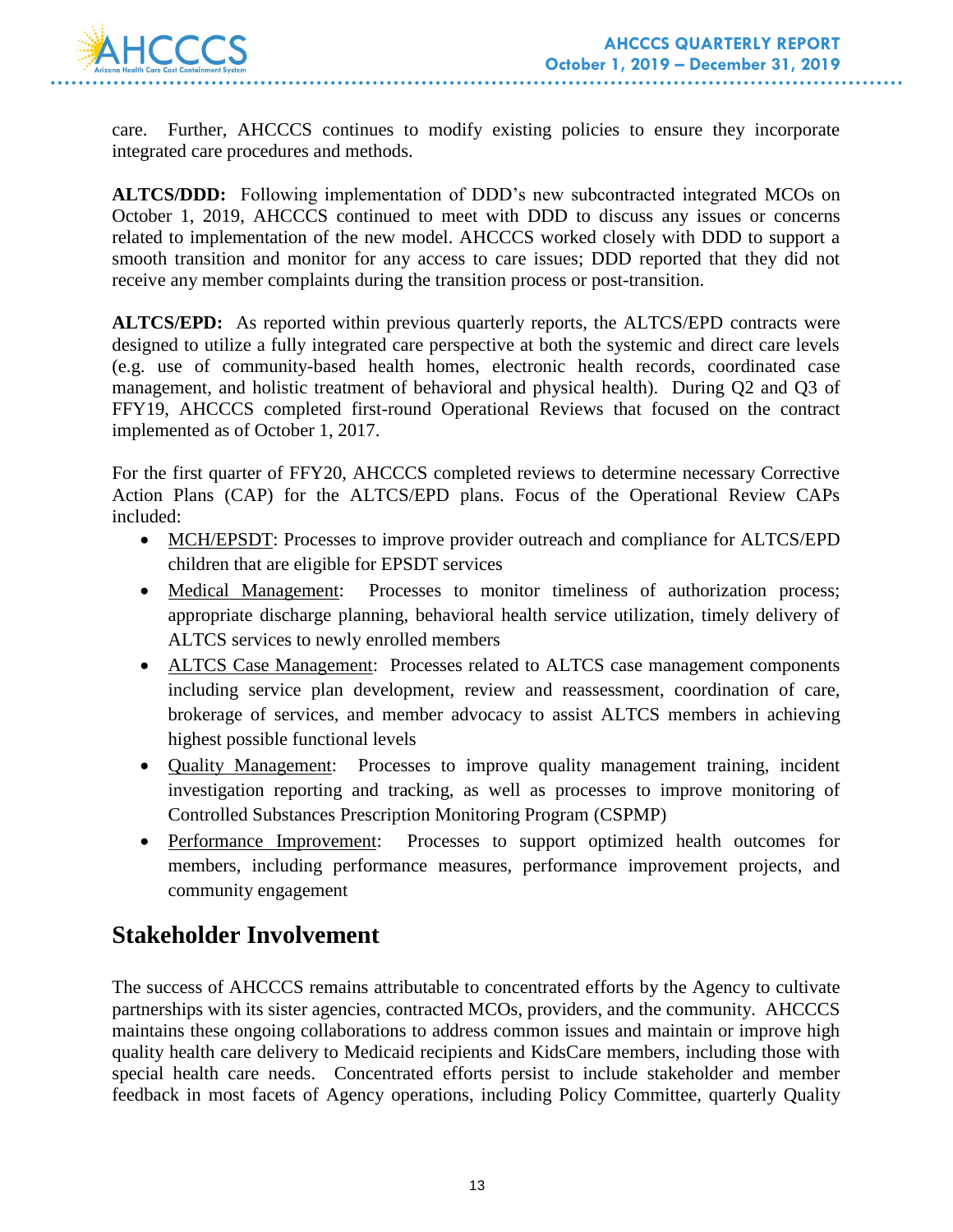

Management meetings related to the adult/child systems of care, and separate quarterly meetings for Maternal Child Health/EPSDT and Medical Management requirements.

Ongoing advisory councils and specialty workgroups, such as the Behavioral Health Planning Council and the Office of Individual and Family Affairs (OIFA) continue to operate. These two entities continue to work in tandem to ensure stakeholder involvement and feedback occurs on a regular basis.

#### **Behavioral Health Planning Council:**

Each state is required to establish and maintain a Behavioral Health Planning Council to carry out the statutory functions as described in 42 U.S.Code 300x-3 for adults with Serious Mental Illness (SMI), Substance Use Disorder (SUD) and children with Severe Emotional Disturbance (SED).

The mission of the Arizona Behavioral Health Planning Council shall be to advise the state in planning and implementing a comprehensive community based system of Behavioral Health and Mental Health Services. The majority (51% or more) of a state's planning council should be comprised of members and family members. This Council is mandated to perform the following duties:

- To review plans provided to the Council by the State of Arizona and to submit to the State any recommendations of the Council for modifications to the plans
- To serve as an advocate for adults with a serious mental illness, children with a severe emotional disturbance, and other individuals with mental illnesses or emotional problems
- To monitor, review and evaluate not less than once each year the allocation and adequacy of mental health services within the State

The State's Behavioral Health Planning Council ensures collaboration among key state agencies and facilitates member input into the state's mental health services and activities. During the first quarter of FFY20, Council membership increased by four members.

#### **Office of Individual and Family Affairs:**

The OIFA has maintained an ongoing advisory council, inclusive of all stakeholders, since 2010. The OIFA defines Community Engagement as "*Educating and sharing information through interactions with external stakeholders at meetings, trainings, community events, conferences, committees, workgroups and one-on-one interactions*". OIFA engages an average of over 600 stakeholders per month.

One strategy for engaging the community includes publishing weekly newsletters, which offer updates on AHCCCS policies and activities to more than 2,000 community stakeholders. Recent newsletters have included information on:

- DDD Integration
- AHCCCS Competitive Contract Expansion
- OIFA 2.0 Renewing the Vision
- Provider lists with service descriptions
- Community Resources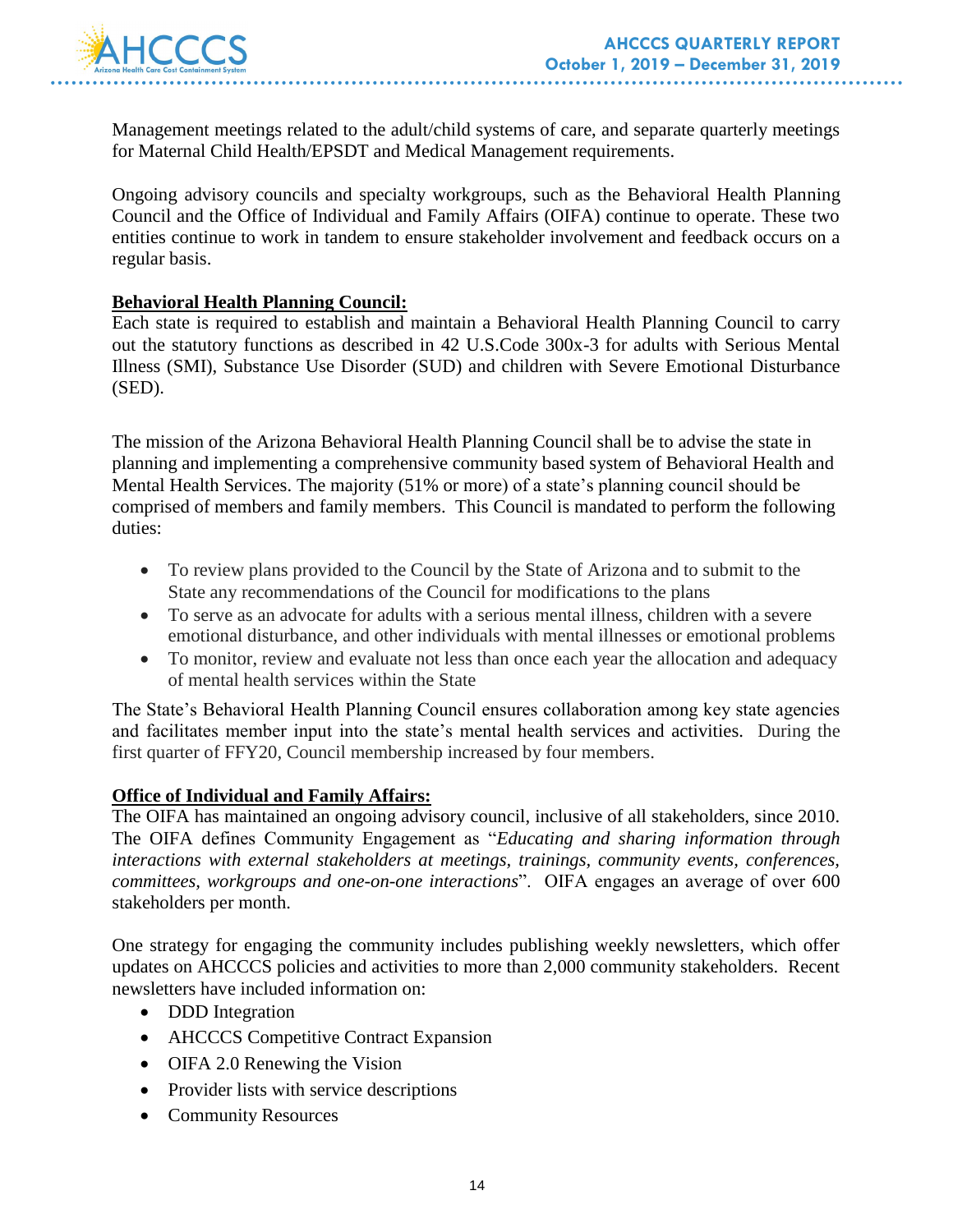

OIFA held a summit in October 2019 (OIFA 2.0), in which 140 community members took part in a day long series of interactive discussions. From this summit came a report with a set of recommendations that is being used by the AHCCCS OIFA office for developing their strategic plan. When this plan is complete, it will be shared with the OIFA counterparts from AHCCCS MCOs to create a statewide strategic plan for stakeholder engagement.

#### **Arizona Stakeholders and AHCCCS MCH/EPSDT:**

The MCH/EPSDT team is able to further efforts toward increasing statewide capacity for screening, referral and access to early intervention services by working with various State agencies, such as those listed within the table below.

| Services<br>Arizona<br>Department<br>$\sigma f$<br>Health | Arizona Early Intervention Program (AzEIP)      |  |
|-----------------------------------------------------------|-------------------------------------------------|--|
| (ADHS)                                                    |                                                 |  |
| ADHS Arizona Women, Infants, and                          | Arizona Head Start Association                  |  |
| Children's Program (WIC)                                  |                                                 |  |
| <b>ADHS Bureau of Tobacco and Chronic</b>                 | Arizona Health-E Connection/Health              |  |
| <i>Disease</i>                                            | Information Network of Arizona                  |  |
| <b>ADHS Bureau of USDA Nutrition Programs</b>             | Arizona Medical Association                     |  |
| <b>ADHS Cancer Prevention and Control Office</b>          | Arizona Newborn Screening Advisory              |  |
|                                                           | Committee                                       |  |
| <b>ADHS Children with Special Health Care</b>             | Arizona Perinatal Trust                         |  |
| <b>Needs</b>                                              |                                                 |  |
| <b>ADHS Emergency Preparedness Office</b>                 | Arizona Strong Families                         |  |
| <b>ADHS Immunization Program and Vaccines</b>             | <b>Attorney General's Health Care Committee</b> |  |
| for Children Program                                      |                                                 |  |
| ADHS Office of Environmental Health -                     | <b>First Things First</b>                       |  |
| <b>Targeted Lead Screening</b>                            |                                                 |  |
| <b>ADHS Office of Newborn Screening</b>                   | <b>Healthy Mothers/Healthy Babies</b>           |  |
| ADHS/HSAG Statewide Workgroup on                          | <b>Injury Prevention Advisory Council</b>       |  |
| Psychiatric Inpatient Readmissions                        |                                                 |  |
| Arizona Chapter of the American Academy of                | National Alliance on Mental Illness (NAMI)      |  |
| Pediatrics                                                |                                                 |  |
| Arizona Department of Child Safety                        | Task Force on Prevention of Prenatal            |  |
|                                                           | <b>Exposure to Alcohol and other Drugs</b>      |  |
| Arizona Diabetes Steering Committee                       | The Arizona Partnership for Immunization        |  |
|                                                           | (TAPI)                                          |  |

Specific examples of MCH interagency involvement throughout FFY20-Q1 include:

The AHCCCS MCH staff participated with the Task Force on Prevention of Prenatal Exposure to Alcohol and other Drugs. The purpose has been to address substance use in pregnant women, neonatal effects of substance use and importance of early intervention to reduce long term effects of substance use.

Other community involvement activities included participation in the initial planning meetings with the Governor's Goal Council on Strategic Initiatives to address sexually transmitted diseases, childhood immunizations, and maternal mortality. During the  $1<sup>st</sup>$  quarter of FFY20, AHCCCS has continued it's focused on maternal mortality. Below is a table summarizing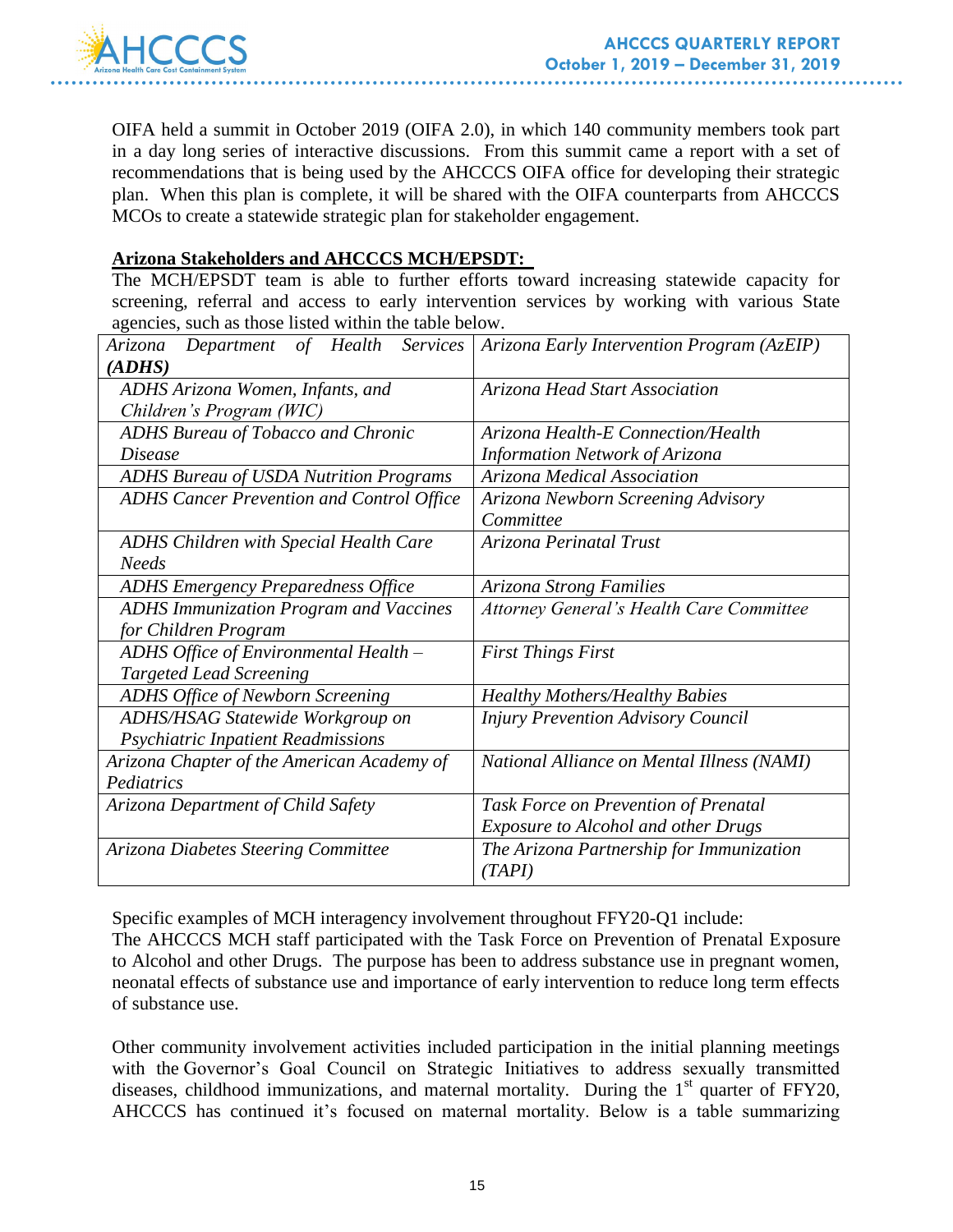

changes to AHCCCS policies via collaborative efforts with multiple stakeholder groups listed within the previous table.

| <b>POLICY</b>            | <b>AGENCY</b>      | <b>CHANGE</b>                                                                  |
|--------------------------|--------------------|--------------------------------------------------------------------------------|
| <b>AMPM 410</b>          | <b>AHCCCS</b>      | <b>CSPMP</b> Check Once Every Trimester                                        |
| <b>AMPM 410</b>          | AHCCCS/ADHS        | Third Trimester RPR Screening                                                  |
| <b>AMPM 410</b>          | <b>AHCCCS</b>      | Required RPR Results for Stillbirth<br>Supplemental Payment                    |
| <b>AMPM 410</b>          | <b>AHCCCS</b>      | Minimum of One Prenatal and One<br><b>Postpartum Depression Screening</b>      |
| <b>AMPM 410/AMPM 430</b> | AHCCCS/AAP         | Recommend Postpartum Depression<br>Screening at 1 and 2 month EPSDT Visit      |
| <b>AMPM 310-M</b>        | <b>AHCCCS/ADHS</b> | Expanding Immunization Coverage to<br><b>Include County Health Departments</b> |
| <b>AMPM 310-V</b>        | <b>AHCCCS/ADHS</b> | Removal of Prior Authorization for PrEP                                        |
| <b>AMPM 411</b>          | <b>AHCCCS</b>      | Well Women's Comprehensive Visit<br>Covered Benefit                            |
| <b>AMPM 400-3</b>        | <b>AHCCCS</b>      | Comprehensive Member Outreach                                                  |
| <b>INTERNAL</b>          | <b>AHCCCS</b>      | Expanding Provider Types to Serve SUD<br>Mothers (i.e. Hushabye Nursery)       |

#### **Arizona Stakeholder and ALTCS Case Management Unit:**

The AHCCCS ALTCS Case Management Unit also partners with a large number of community stakeholders:

| Statewide Independent Living Council              | <b>DES/DDD</b> Employment Specialists             |
|---------------------------------------------------|---------------------------------------------------|
| Long Term Care Ombudsman                          | Governor's Advisory Council on Aging              |
| Regional Center for Border Health                 | AARP                                              |
| ARC of Arizona                                    | <b>Easter Seals Blake Foundation</b>              |
| <b>Rehabilitation Services Administration</b>     | Arizona Health Care Association                   |
| Raising Special Kids                              | Governor's Office on Aging                        |
| UCP of Southern Arizona                           | Sonoran University Center on Excellence in        |
|                                                   | <b>Developmental Disabilities</b>                 |
| Arizona Association for Providers for People with | Arizona Autism Coalition                          |
| <i>Disabilities</i>                               |                                                   |
| Aging and Disability Resource Center              | Office of Children with Special Health Care Needs |

Relative to the above table of stakeholders, ALTCS/EPD staff continue to interface with the Arizona Health Care Association and Arizona Department of Health Services to clarify licensure standards for nursing facilities that serve individuals with behavioral health needs. The focus is to ensure that nursing facilities and AHCCCS ALTCS/EPD MCOs have consensus regarding licensure and service delivery requirements. The focus of the discussions involves clarification of definitions related to behavioral health service delivery that can be provided in nursing home settings.

# **Identifying Priority Areas for Improvement**

AHCCCS has established an objective, systematic process for identifying priority areas for improvement. This process involves a review of data from both internal and external sources. Two considerations drive decisions for identification of priority areas: (1) the focused initiative has elements that are actionable; (2) there is potential for enhanced quality improvement,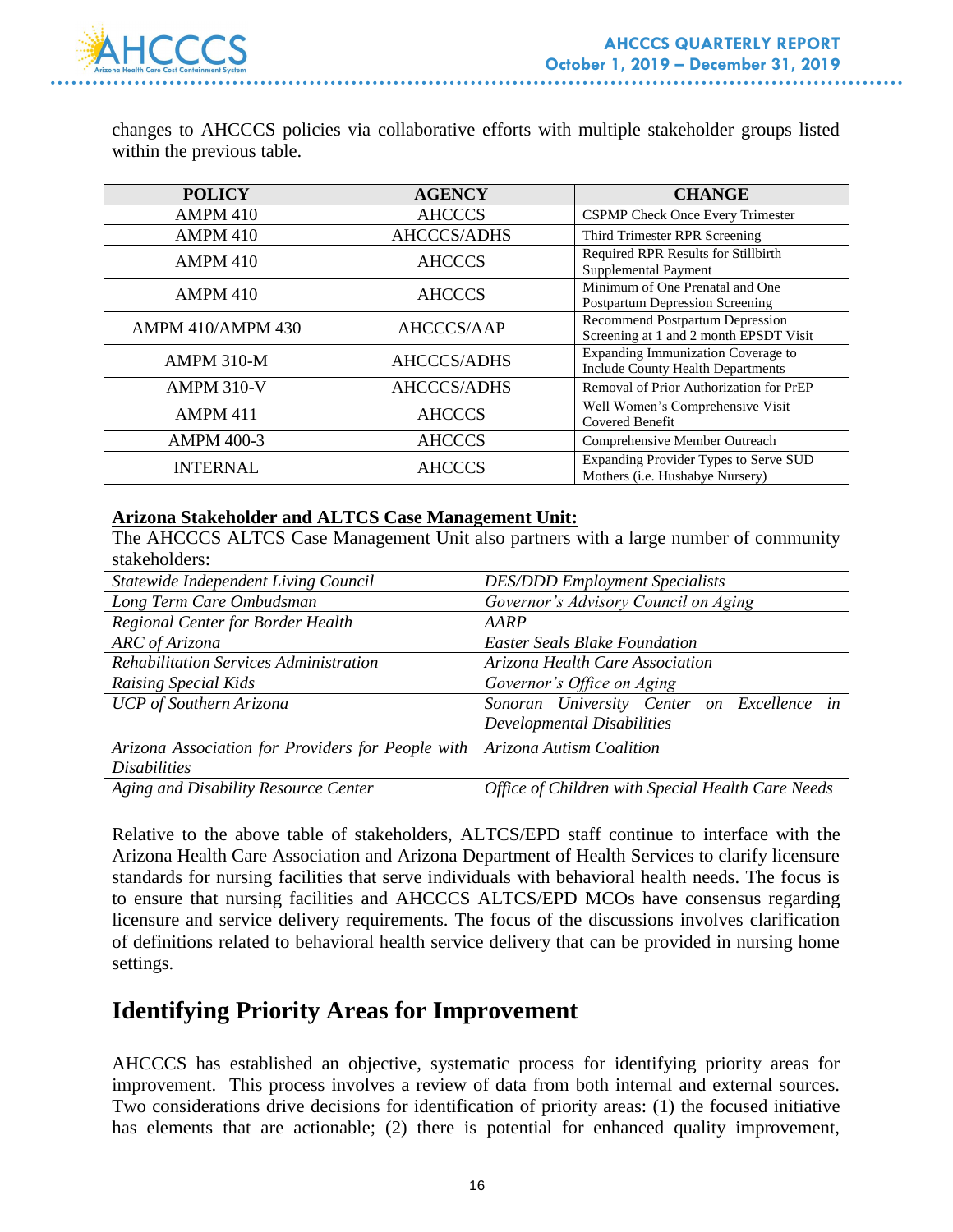

member satisfaction and system efficiencies. MCO input is also sought as part of the identification process when prioritizing areas for improvement.

The process continues to take into account such factors as: (1) the prevalence of a particular condition and population affected, (2) the resources required by both AHCCCS and its MCOs to conduct studies and shape improvement, (3) whether focus areas are currently priorities of CMS or state leadership and/or can be combined with existing initiatives, and (4) the feasibility of CMS priorities to be combined with current initiatives.

Beginning in FFY19 and moving into Q1 of FFY20, a key performance improvement strategy has been to realign performance measures according to CMS Child and Adult Core measures sets. AHCCCS intends to prioritize performance measures that are specific to CMS Child and Adult Core Set measures and select National Committee for Quality Assurance (NCQA) Healthcare Effectiveness Data and Information Set (HEDIS) measures and will monitor MCO performance against those methodologies.

## **Ongoing Initiatives:**

#### **Collaboration with DCS:**

AHCCCS continues its efforts to improve behavioral health care for children in the foster care system that are served under Comprehensive Medical and Dental Plan (CMDP), Arizona's Medicaid plan for children in Arizona's Foster Care system.

- AHCCCS continues regular collaboration with the Arizona Department of Child Safety (DCS). It is anticipated that these collaborative efforts will improve system delivery for DCS children enrolled with CMDP. The goal of these collaborative activities is to: Standardize and strengthen training, supervision, and prior authorization procedures across the state for Therapeutic Foster Care (previously known as Home Care Training to Home Care Client or "HCTC")
- Reduce DCS shelter placements, both the number of days in shelter and the number of different shelter placements of foster children
- Strengthen 72 hour rapid response process, a required practice for children's first entry into custody through DCS. The process requires that a behavioral health service provider be dispatched within 72 hours to assess a child's immediate behavioral health needs; referrals are completed for additional services through the behavioral health system
- Collaborate to increase fidelity to children's behavioral health initiatives
- Strengthen AHCCCS policies related to timely and appropriate delivery of services to both foster and adoptive children.

AHCCCS has begun to regularly report outcomes for children in CMDP on its website. These reports summarize the above objectives through quarterly dashboard updates. Specific metrics include, but are not limited to:

- Out-of-home placements; shelter placement rates
- Therapeutic foster care utilization including average length of stay
- Percent of enrolled children that receive behavioral health services
- Utilization of respite services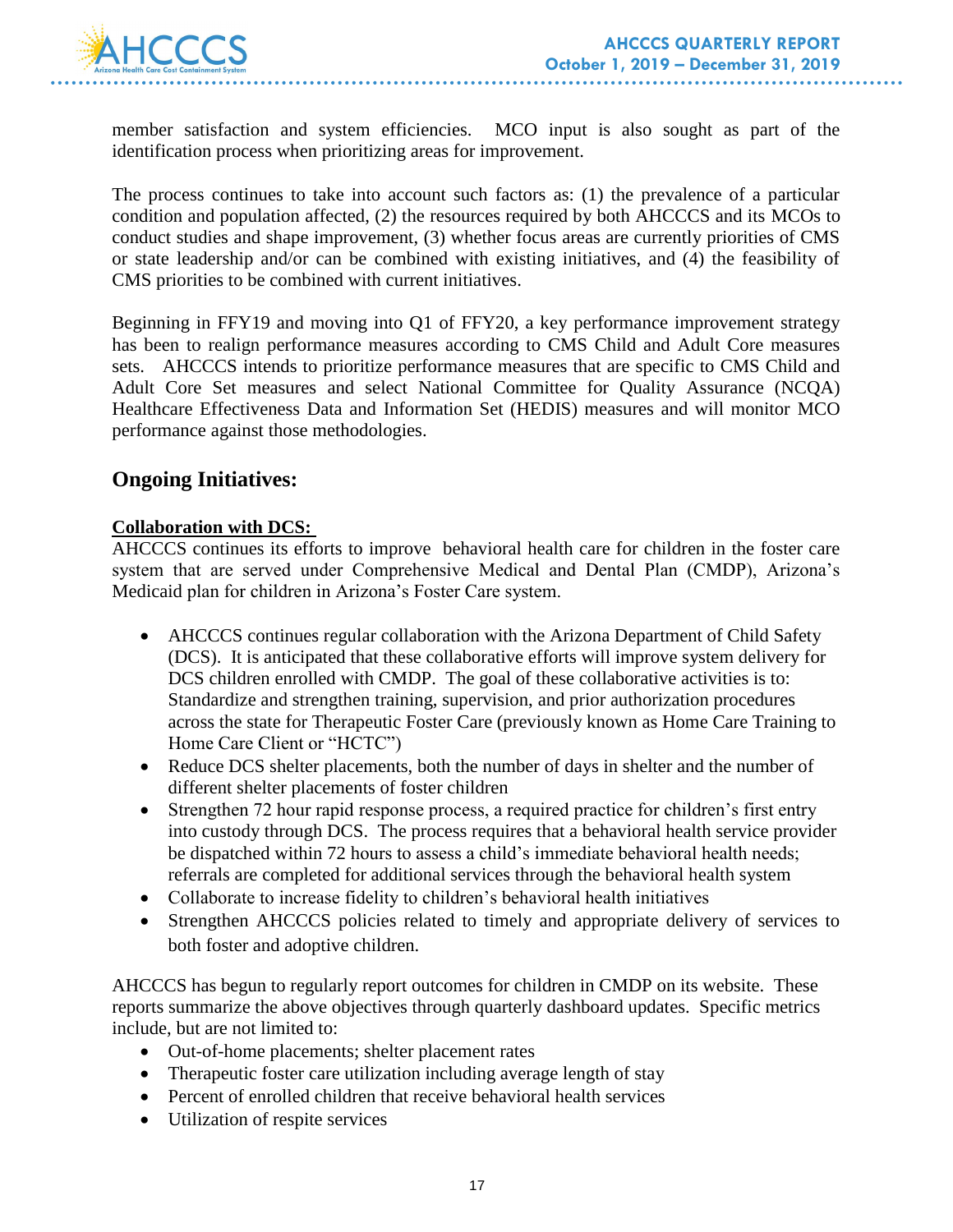

Access to behavioral health services

### **Behavioral Health Audit Tool:**

During 2017, AHCCCS began an initiative to develop a consistent, statewide tool and process for monitoring behavioral health service delivery. Initially, contracted Regional Behavioral Health Authority (RBHA) staff were brought together to evaluate relevancy of current requirements. Feedback from these meetings was used to build two draft tools, one for children and one for adults. These tools were further reviewed by the newly contracted ACC plans and ALTCS plans to ensure understanding of the tool requirements and expectations. Ultimately, the tools were finalized such that all providers will be audited by a statewide, standardized set of tools (i.e. one for children, one for adults).

The audit process will be conducted over two six month cycles during the year. Final implementation of the audit tool process began as of October 1, 2019, with providers being audited using the standardized tools. Results for the first six month cycle will be due April of 2020.

#### **Workforce Development (WFD):**

In 2016, AHCCCS began an organized statewide campaign designed to assist its acute MCOs, behavioral health and long term care provider networks to develop their workforce. With the overall goal of acquiring and retaining the most interpersonally, clinically, culturally, and technically capable healthcare workforce, AHCCCS created an Office of Healthcare Workforce Development to oversee the workforce development efforts of all MCOs (ACC, RBHAs, ALTCS/EPD and DDD). In anticipation of an upcoming integration effort that will move management of behavioral health services for CMDP kids from the RBHAs to CMDP, , the Office of Healthcare Workforce development is reopening AHCCCS's Workforce Development Policy to ensure that CMDP and its provider workforce is adequately monitored and supported.

Currently the ACC/RBHA Health Plan Alliance is working to establish a standard set of job specific competencies and provider staff orientation programs, as required by various AHCCCS policies. This includes customizing job specific basic training programs and operating a single learning management system. In a collaborative effort for 2020, the Workforce Development Operations of all ACC and RBHA MCOs are reaching out to the provider networks to strengthen the provider operated workforce development programs. This outreach requires each program organization submit a workforce development plan.

The ALTCS EPD and DDD Health Plan Alliance are working together with providers and industry leaders to address the impending shortages of direct care/direct support workers. Together with AHCCCS and providers, the Alliance has participated in a legislative process that increases reciprocity in training and testing between in-home care and assisted living caregivers, thus allowing workers the flexibility to move between settings. The Alliance has also created unique partnerships with secondary education sectors to bring newly graduated students into the long term care workforce as direct care workers. With support of AHCCCS and the ALTCS Workforce Development Advisory Committee, the Workforce Development Alliance of the four EPD/DDD MCOs are jointly contracted with PHI International. This relationship allows creation of an Arizona specific survey of the unlicensed Direct Service caregiver personnel. The survey is intended to achieve two goals: (1) Describe the reasons that caregivers both stay and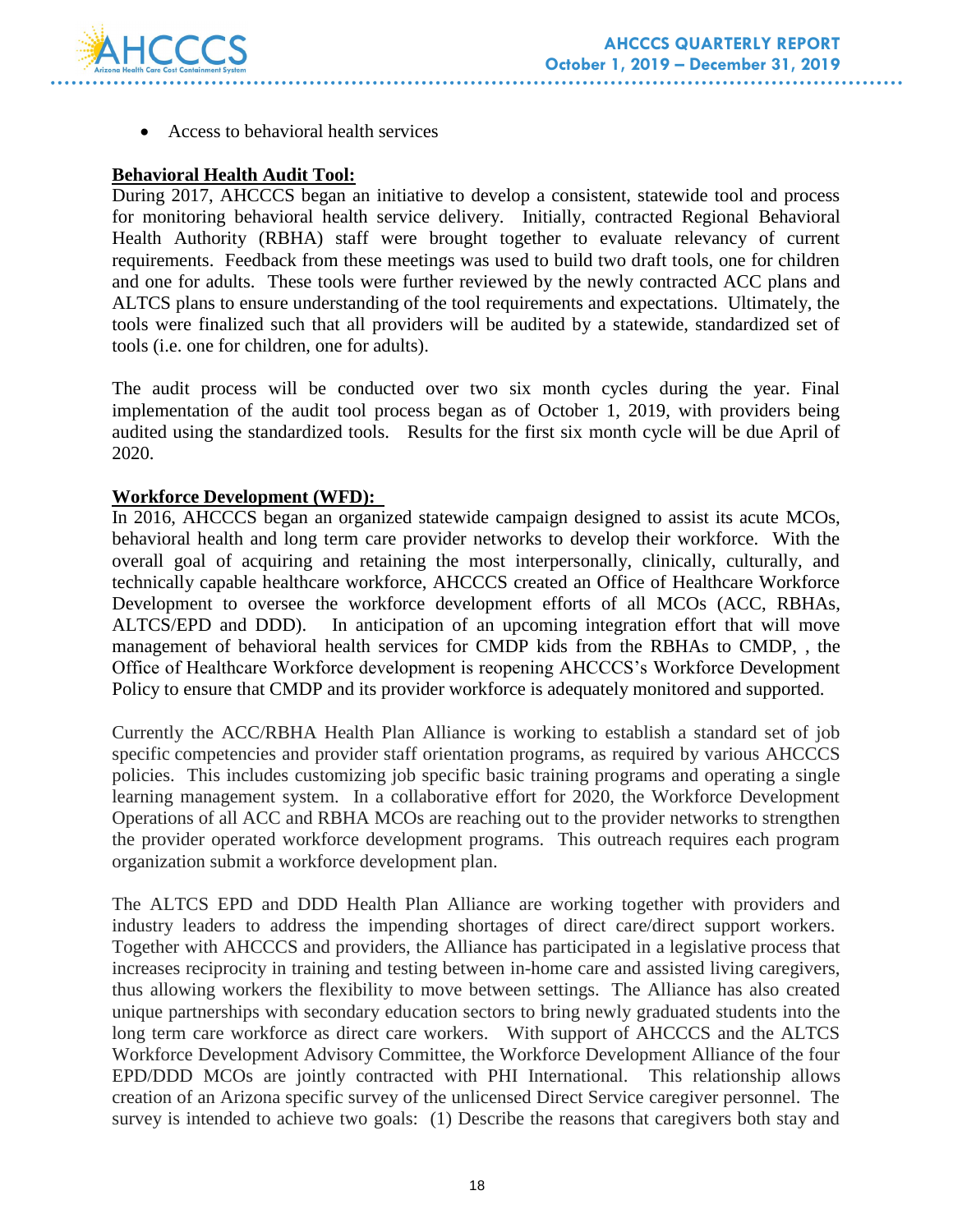

leave their jobs and (2) Assist leaders of long term care service agencies to develop more personalized strategies to improve retention.

Finally, AZ Healthcare Workforce Alliance, consists of all Health Plans and continues to focus on strategic issues facing Arizona's development of a workforce that can extend across Arizona and offer high quality healthcare to those in need.

### **Community Initiatives:**

#### **Behavioral Health in Schools:**

AHCCCS has partnered with the Arizona Department of Education on two innovative, on-going projects. The first is the SAMHSA-funded Project AWARE, which increases access to suicide prevention trainings in public schools. It is estimated some 12,000 Arizonans will receive training during the five-year grant period.

Further, AHCCCS works with the Department of Education through an on-going interagency service agreement to provide further funding for mental health trainings of teachers. In the first year of this funding, more than 350 school staff participated.

Finally, AHCCCS has incentivized providers to partner with schools to provide behavioral health services on campus. We have seen more than a 200% increase in these services in the last year as a result.

**AHCCCS Opioid Initiative:** The overarching goal of this initiative is to reduce the prevalence of Opioid Use Disorders (OUD) and opioid-related overdose deaths. The initiative approach includes advancing and supporting state, regional, and local level collaborations and service enhancements, plus development and implementation of best practices to comprehensively address the full continuum of care related to opioid misuse, abuse and dependency. Strategies include:

- Increasing access to Naloxone through community-based education and distribution, as well as a co-prescribing campaign for individuals receiving opioid prescriptions in excess of 90 morphine equivalent daily doses and combinations of opioids and benzodiazepines
- Increasing access to participation and retention in Medication Assisted Treatment
- Increasing access to recovery support services
- Reducing the number of opioid-naïve members unnecessarily started on prescription opioid pain management
- Promoting best practices and improving care process models for chronic pain and highrisk members

AHCCCS continues to revise policies as changes are dictated by current contract, grant requirements, State regulation, and best practices.

AHCCCS' Medication Assisted Treatment: The Prescription Drug Opioid Addiction Program (MAT-PDOA) grant focuses on the need for medication assisted treatment to treat opioid use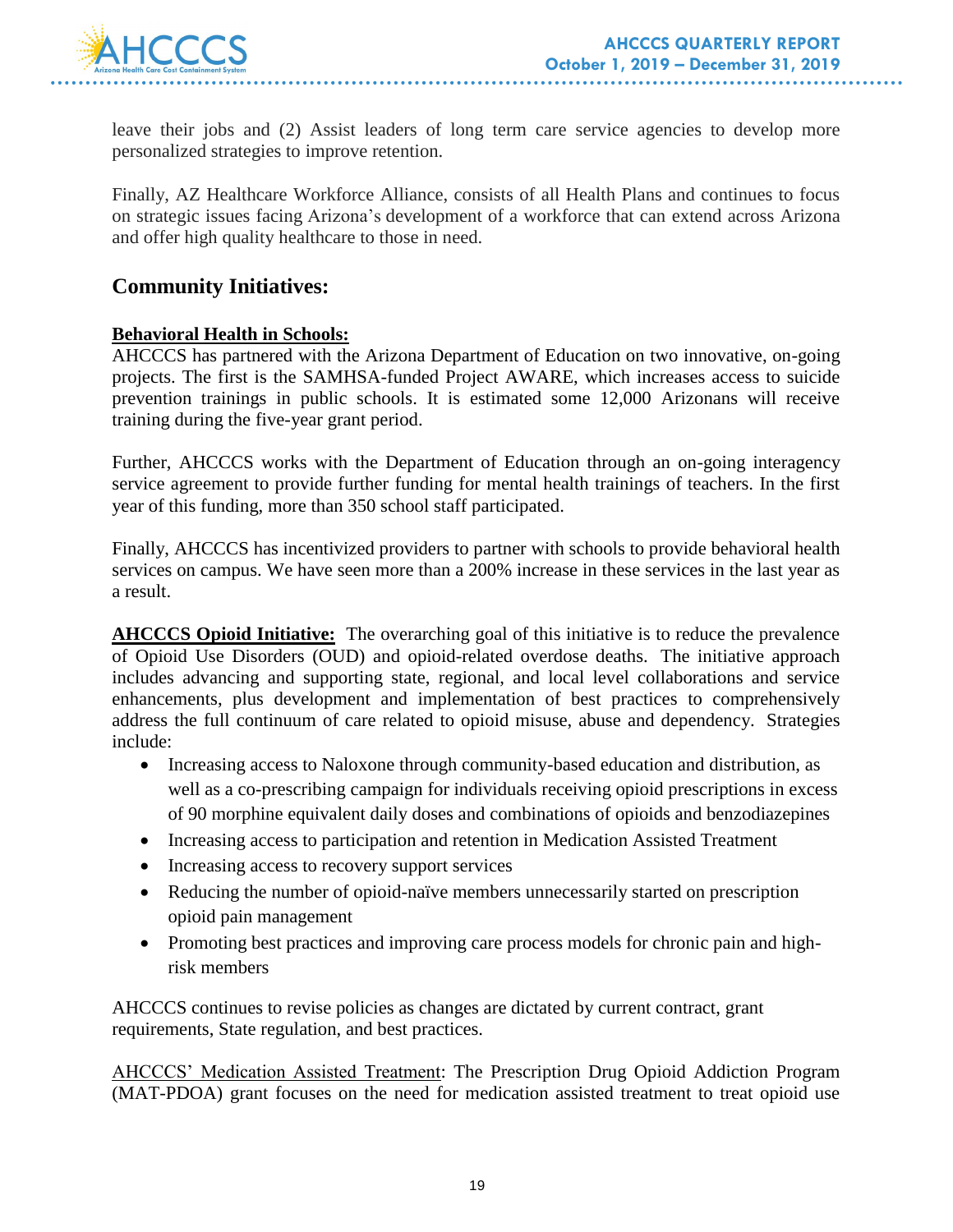

disorder for adults involved with the criminal justice system. This program has three primary goals:

- Create a bridge to connect those incarcerated to treatment services when re-entering into the community
- Reduce stigma associated with MAT for individuals in the criminal justice system
- Support individuals participating in drug courts, probation and parole

Based on the most current numbers available from January 1, 2017 through September 30, 2019, the MAT PDOA program has enrolled 269 participants to receive services. Among those enrolled, program outcomes include reductions in crimes committed, nights spent in jail, and drug-related arrests, with preliminary data showing the following:

- 59% reduction in crimes committed
- 56% reduction in nights spent in jail
- 33% reduction in arrests
- 43% reduction in drug arrests

The program has also produced an increase in gainful employment, housing and treatment retention.

MAT PDOA providers have expanded collaboration and engagement efforts with Correctional facilities, Re-entry Centers, Department of Parole, Department of Probation and Drug Courts.

This grant is currently in a No Cost Extension and will end February 29, 2020.

The Opioid State Targeted Response (STR) grant and the State Opioid Response (SOR) grant were awarded to AHCCCS in May 2017 and September 2018, respectively. These grants are designed to enhance community-based prevention, treatment, and recovery, including 24/7 access to treatment sites in "hotspot" areas through Arizona. Additional Opioid Treatment Programs (OTPs) have extended hours, thereby increasing the availability of peer supports, access to additional care coordination efforts among high risk and priority populations, and additional recovery supports for housing and employment.

- Arizona has opened four 24/7 access points for opioid treatment. The 24/7 access points is an Opioid Treatment Program in a designated "hotspot" that is open around the clock, seven days a week for intakes and warm handoff navigation on a post intake basis. Arizona has also opened three Medication Units and four OTPs in rural Arizona to make medication assisted treatment more accessible within those communities. As of December 31, 2019, (which encompasses the FFY20-Q1 reporting period), 24,588 individuals have been connected to OUD treatment through the STR and SOR grants.
- AHCCCS launched a concentrated effort through the STR and SOR grants to increase peer support utilization for individuals with Opioid Use Disorder. Through the STR and SOR grants, additional peer support navigators have been hired in identified hot spots in Arizona, and efforts to include peer support navigation in the Centers of Excellence, jails, and emergency departments. First responder scenes in the hotspot areas have been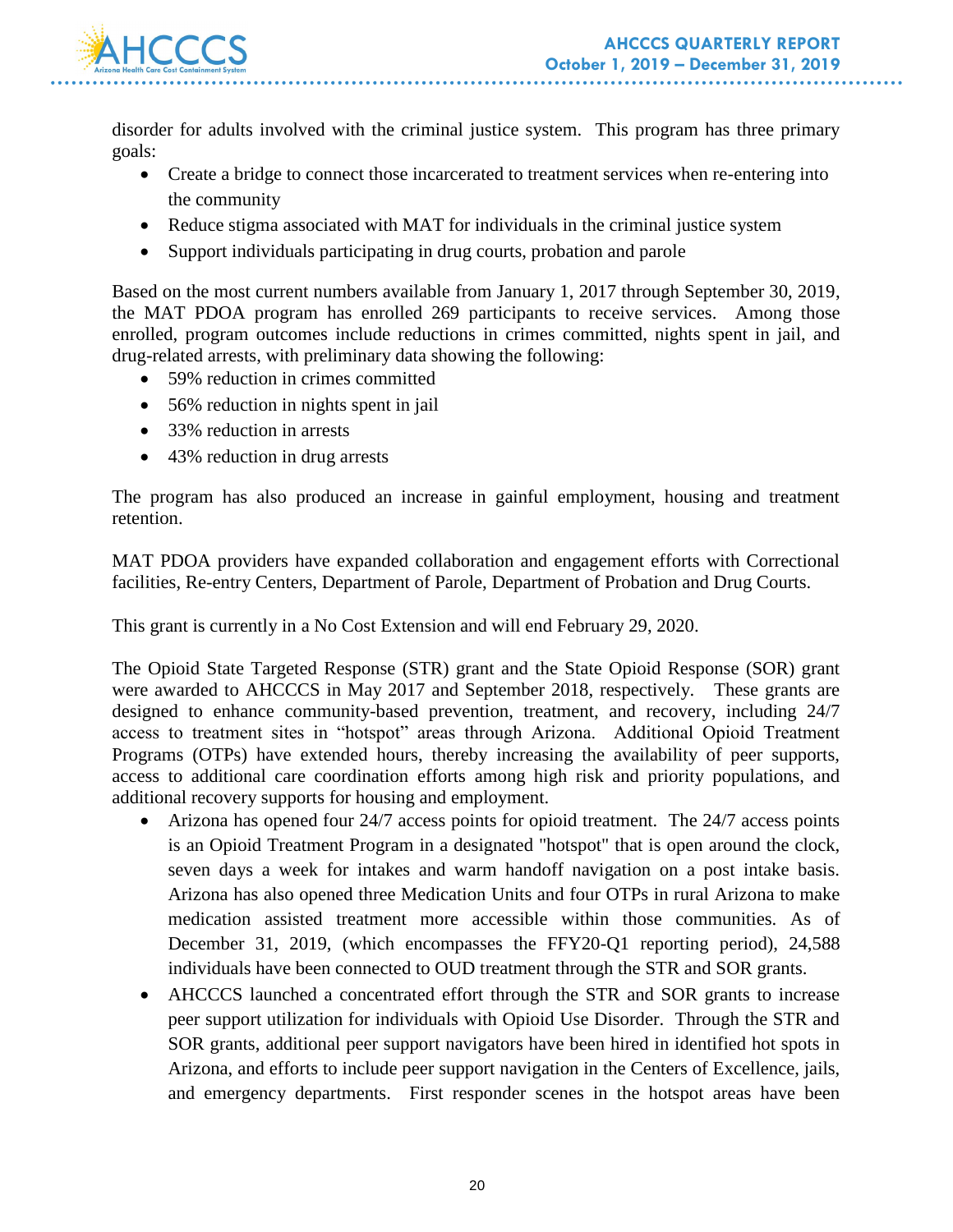

increased. As of December 31, 2019, over 32,119 individuals have received peer support and recovery services through the STR and SOR grants.

 Special populations for STR and SOR include justice-involved individuals, pregnant and parenting women, tribal populations, veterans, service members, military families, and individuals with brain and/or spinal cord injuries.

OUD treatment and recovery service delivery numbers for STR and SOR are provided within the table below:

|                     | <b>STR</b> |        |        | <b>SOR</b> |        |            |
|---------------------|------------|--------|--------|------------|--------|------------|
|                     |            |        |        |            |        |            |
|                     | Year 1     | Year 2 | Year 3 | Year 1     | Year 2 | Cumulative |
|                     |            |        |        |            |        | Total      |
| <b>Recovery</b>     | 3,379      | 11,235 | 2,130  | 4,576      | 2,975  | 24,295     |
| <b>Support</b>      |            |        |        |            |        |            |
| <b>Services</b>     |            |        |        |            |        |            |
| <b>Treatment</b>    | 4,362      | 10,545 | 3,379  | 10,459     | 3,667  | 32,412     |
| <b>Services</b>     |            |        |        |            |        |            |
| <b>Unduplicated</b> | 6,143      | 15,232 | 3,602  | 12,467     | 5,184  | 42,628     |
| Count               |            |        |        |            |        |            |

### **Use of Evidence Based Practice:**

Additional AHCCCS efforts to combat the opioid epidemic

- 1. Oxford House: Each RBHA is contracted with Oxford House, Inc. utilizing SAMHSA Substance Abuse Block Grant (SABG) funds. Oxford House is a worldwide network of over 2,500 sober living houses and Arizona was the forty-seventh (47) state to adopt the Oxford house Model. The Oxford house model provides support to individuals with a Substance Use Disorder (SUD) diagnosis or a co-occurring disorder (SUD and mental health issues), who would benefit from practicing the Social Model of Recovery – one which allows individuals a residential setting, peer support and the time they need to bring about behavior change that promotes permanent sobriety and recovery. This is an initial step in assisting individuals with behavioral health needs that also have many needs related to social determinants of health (SDOH). Oxford House Inc. will assist in addressing housing, employment, income, and social connectedness. This resource can be part of a continuum of services addressing SDOH, in addition to the clinical and recovery services currently available within Arizona's RBHA system. Currently, Arizona has a directory of seventeen (17) houses, within the directory nine (9) houses opened October 1, 2019 through December 31, 2019. The population of focus is for gender specific houses and a specialty population that includes Women and Children.
- 2. Medication Assisted Treatment (MAT): Medication-assisted treatment (MAT) is the use of medications in combination with counseling and behavioral therapies for the treatment of substance use disorders. For those with an opioid use disorder (OUD), medication addresses the physical difficulties that individuals when they stop taking opioids. MAT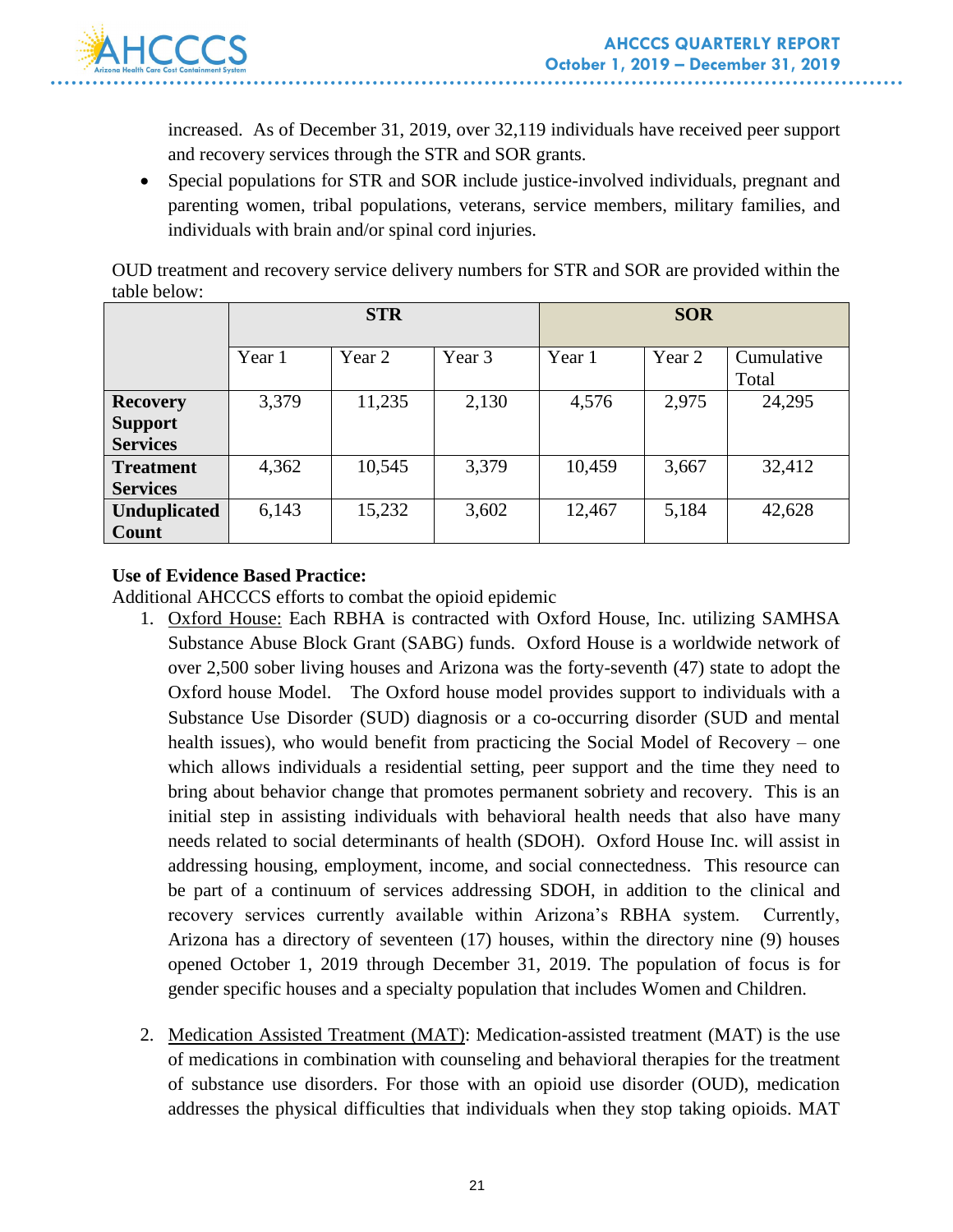

can help to reestablish normal brain function, reduce substance cravings and prevent relapse. The longer individuals are in treatment, the more they will be able to manage their dependency and move toward recovery. Arizona has sixty (60) OTPs, throughout Arizona, that are certified through the Substance Abuse and Mental Health Services Administration (SAMHSA). This includes two (2) OTPs that opened between October 1, 2019 and December 31, 2019. The OTP locations include outpatient settings, correctional health facilities, inpatient facilities, and one is on tribal land.

3. Harm Reduction: Harm reduction models use a variety of strategies to reduce the harmful consequences associated with substance misuse. [Harm reduction](https://www.ncbi.nlm.nih.gov/pmc/articles/PMC2528824/) strategies seek to reduce morbidity and mortality associated with substance misuse for those for whom abstinence is not an immediate and/or feasible goal. The goal of harm reduction models is to reduce at-risk, moderate, and high-risk behaviors often associated with substance use disorders.

> **Naloxone Expansion Program:** There is evidence that naloxone distribution and education programs can reduce opioid overdose death rates in communities, although additional research is needed. Through a direct contract supported by the Substance Abuse Block Grant from January 1, 2019 through September 30, 2019, 71,127 have been served and 2,011 reversals have been reported.

### **New Initiatives:**

#### **Social Determinants of Health:**

Growing national attention on Social Determinants of Health (the impact that social factors have on a person's health and well-being) indicates that socio-economic status, behaviors, and physical environment contribute more to health outcomes than access to health care. AHCCCS has addressed these complex issues through efforts to provide housing, employment, criminal justice, nonemergency transportation and home/community based services for members using Medicaid-covered services. Concurrently, AHCCCS has also relied on a broad range of funding sources for services and supports not available under the Arizona Medicaid program. AHCCCS has developed a specific Whole Person Care Initiative (WPCI) to continue to explore opportunities to address:

- Transitional housing, particularly for individuals leaving a correctional facility, those being discharged from a behavioral health inpatient stay, and individuals experiencing chronic homelessness
- Non-medical transportation with a focus on access to healthy food and employment navigation services
- Social isolation that can impact individuals who receive Arizona Long Term Care System (ALTCS) services in their own homes including, but not limited to, peer support programs

In 2020, forums will be held for community and stakeholder feedback to ensure the Whole Person Care initiative meets the needs of its members. In an effort to support providers, MCOs,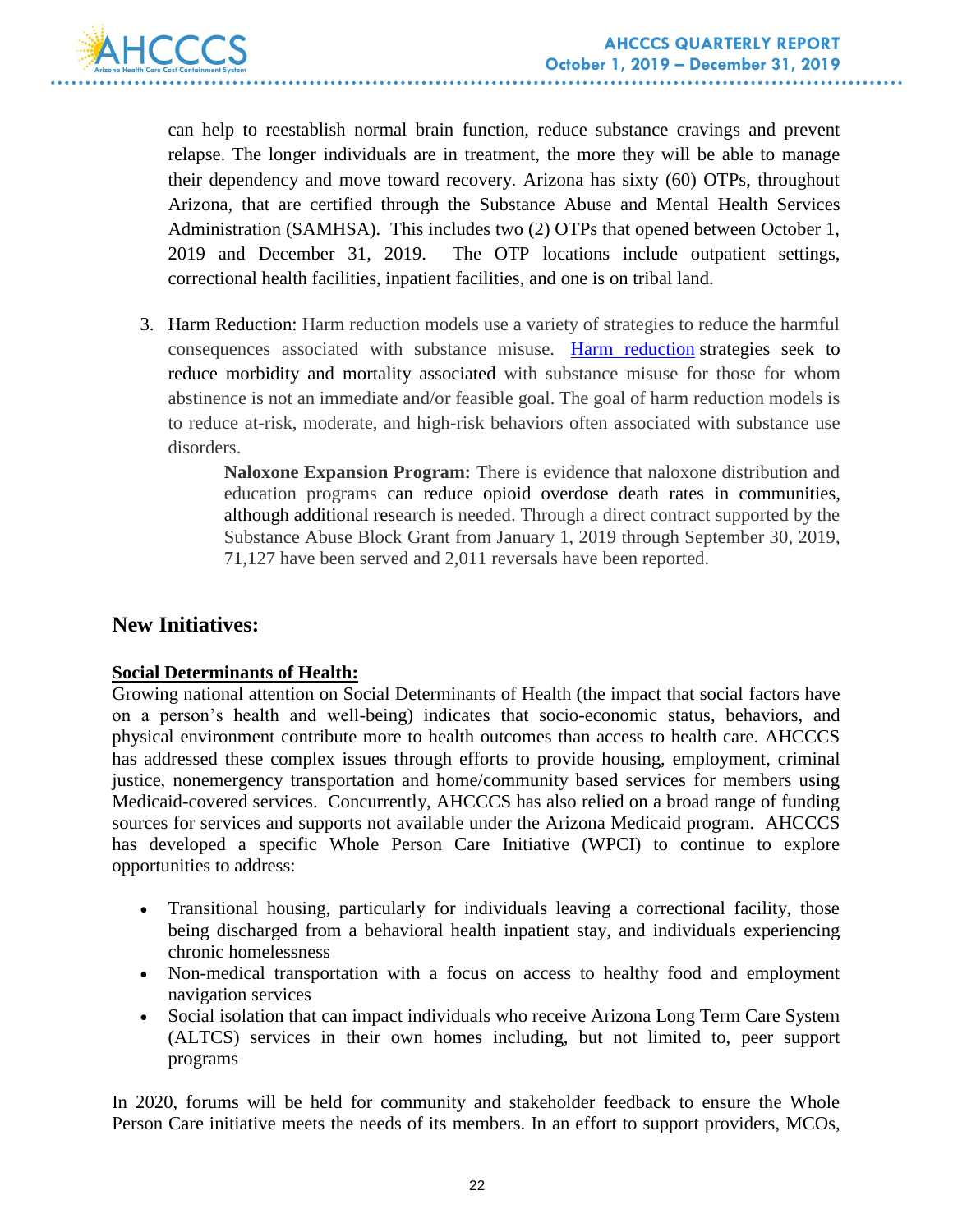

community-based organizations, and community stakeholders who collaborate to address the social service needs of AHCCCS members, we will be partnering with Arizona's Health Information Exchange (HIE), to explore technology that will facilitate screening for social risk factors with an option to seamlessly refer members to community resources. In 2020, the HIE will undertake the evaluation of available solutions for a single, statewide, electronic, closedloop referral platform for social service fulfillment. Such technology will allow health care providers to screen patients for social risk factors, submit electronic referrals to local agencies, and see when a member's social service needs have been successfully fulfilled.

Over the next year AHCCCS will collaborate with its contracted managed care organizations, community-based organizations, tribal partners, providers, and other external stakeholders to implement this important initiative to improve our members' health.

#### **Improving Oversight of HCBS Rules:**

As a new initiative, AHCCCS has begun to focus on improving oversight of adherence to HCBS Rules. As of the first quarter, the following has been completed.

- HCBS setting specific workgroups consisting of AHCCCS, MCO, Providers, and members were established to provide feedback about the tools, communications and other items
- The workgroups have been working on finalizing the tool suite that will be used by the Quality Management units at each MCO to assess for provider HCBS compliance. The tool suite consists of a provider self-assessment, member file review, member interviews, and observations plus community interviews
- Interface continued with the MCO Quality Management teams to develop a collaborative HCBS assessment process and steps to operationalize the use of the tools
- AHCCCS has continued to meet with MCO Workforce Development Officers to define and offer the provider training sessions that will be offered in early 2020

#### **CMS Core Measure Set Alignment:**

Historically, AHCCCS has utilized HEDIS, the CMS Adult Core Set, and the CMS Child Core Set measures to monitor and evaluate MCO performance. During the first quarter, AHCCCS has evaluated this strategy and has made a determination that beginning with CYE 2020, AHCCCS will transition from HEDIS measures and move toward the incorporation of all CMS Adult and Child Core Set measures, as well as the CMS Long Term Services and Supports (LTSS) measures for applicable MCOs. This is also being proactively undertaken to prepare for the required reporting of all CMS Child Core Set measures in 2024. AHCCCS has maintained select HEDIS measures in contract in order to continue monitoring focus areas such as mental health utilization and metabolic monitoring for children and adolescents on antipsychotic medications.

#### **Revised Policy Language That Promotes Improved Outcomes:**

AMPM policies related to quality management and performance improvement are currently under revision to clarify and enhance QI related requirements. AHCCCS has completed revisions to further identify care coordination requirements for improved integration of physical and behavioral health. Policies have been revised to address the need for Performance Improvement Plans to more specifically identify unique needs of the various lines of business for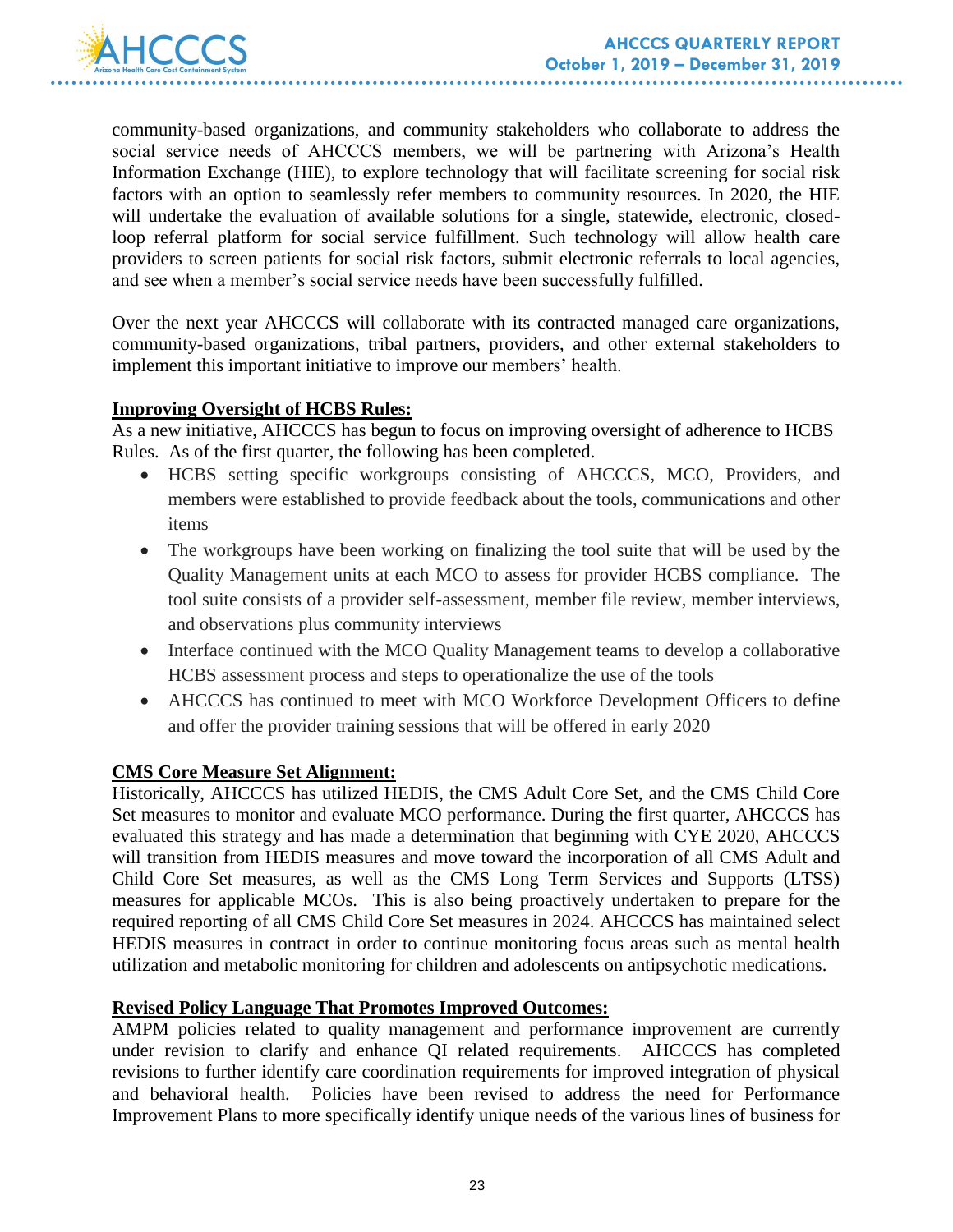which they may be reporting (e.g. ALTCS/EPD, ALTCS/DDD, General Mental Health, and/or Seriously Mentally Ill). Between October  $1<sup>st</sup>$  and December 31<sup>th</sup> of 2019, these revised policies have been finalized and approved with planned implementation during FFY20.

Further enhancements to the new crisis policy, which began during the third quarter of FFY19, are continuing. As stated in prior reports, these will outline specific requirements for mobile crisis response teams, as well as telephone crisis call centers. The policy will also address crosssystem coordination standards, engagement with first responders and requirements for development of at-risk crisis planning for members at increased clinical risk for crisis events. AHCCCS is seeking feedback from MCOs regarding what guidelines would be most helpful to ensure crisis planning and services meet the needs of the individuals they serve.

**System of Care Enhancements:** Historically, System of Care policies and guidelines have addressed requirements, functions and processes within the behavioral health system. Historically, the System of Care has focused on children. During Q1, discussions have begun to broaden the System of Care model to incorporate adults, and to focus more on physical health, as part of the overall AHCCCS System of Care. Existing MCO deliverables are also being reevaluated to accommodate potential changes under discussion.

# **Regular Monitoring and Evaluation of MCO Compliance**

AHCCCS monitors and evaluates access to care, organizational structure and operations, clinical and non-clinical quality measurement and performance improvement outcomes through several methods outlined below.

**On-site Operational Reviews:** Operational and Financial Reviews (ORs) are used by AHCCCS to evaluate MCO compliance related to access/availability and quality of services, including implementation of policies and procedures and progress toward plans of correction to improve quality of care and service for members. A complete OR is conducted every three years and includes a combination of onsite as well as desk reviews.

As of the first quarter of FFY20, AHCCCS has established an interdisciplinary workgroup to address requirements that will accommodate contract changes for FFY20 that need to be incorporated into the OR process.

**Clinical Oversight Committee:** The Clinical Oversight Committee meets on a quarterly basis and was designed to ensure two key requirements are enacted:

- Transparency and frequent communication across all levels of AHCCCS plus the community of stakeholders and AHCCCS membership regarding quality initiatives, activities and outcomes
- Development of a reporting mechanism for review by the Governor, the President of the Senate, the Speaker of the House of Representatives and other key Legislative members

During the first quarter of FFY20, plans were announced during the quarterly meeting to change meeting structure and oversight in order to accommodate newly hired clinical staff.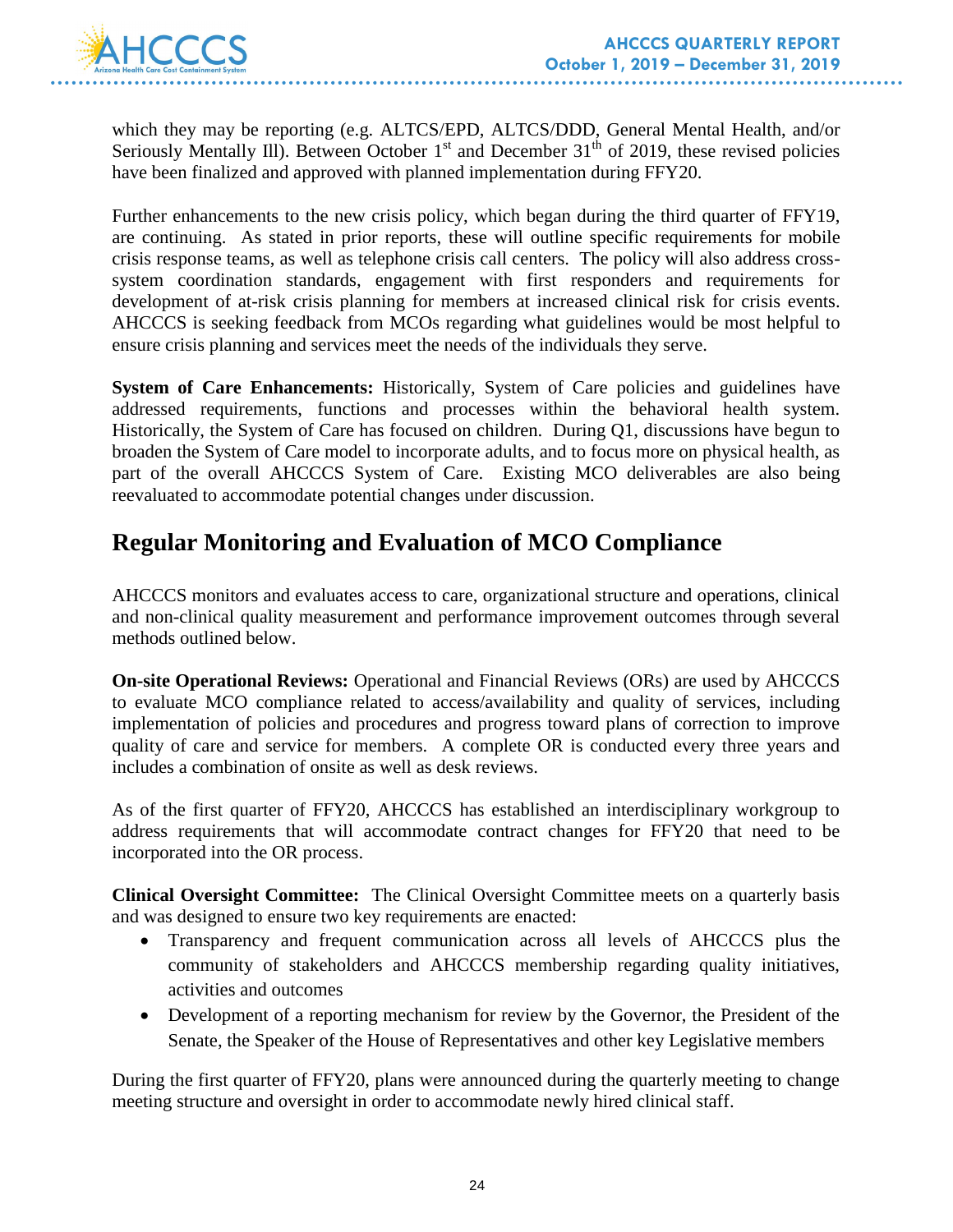

Per the standard meeting agenda, data and outcomes were reported on various monitoring activities including, but not limited to:

- Updated summary, dashboard data for CMDP including, but not limited to foster care children in shelter settings, therapeutic foster care utilization, and use of crisis services
- ALTCS/EPD Case Management (timeliness of visits)
- Out of State placements for children needing behavioral health residential treatment
- Behavioral Health services provided in schools

**Review and analysis of periodic reports:** A number of contract deliverables are used to monitor and evaluate MCO compliance and performance. AHCCCS reviews, provides feedback and approves these reports as appropriate. Quarterly reports are reviewed during the quarter following the reporting quarter. Beginning in April 2019, AHCCCS began to focus on streamlining these reports. A cross-divisional analysis of report requirements and content is being combined with internal discussions to streamline reporting requirement, while also ensuring alignment with new federal and state requirements. Reports currently under review include Annual Plans and Integrated Health Care Reports. Reports will begin to require greater focus on the following:

- Behavioral health utilization and inpatient psychiatric utilization for members in out of state settings
- Behavioral health services in schools

**Annual Plans:** AHCCCS requires all lines of business to submit annual plans which addresses details of the MCOs' methods for achieving optimal outcomes for their members. Annual plans are submitted for: QM/QI, EPSDT, MCH, Case Management, Provider Network Development and Management, Medical Management, Workforce Development, and Dental Care. The Quality Improvement team is currently in the process of consolidating these annual deliverables to reduce burden on MCOs and further delineate expectations.

**Performance Measures:** AHCCCS currently utilizes an External Quality Review Organization to perform measurement calculations, thus helping to ensure validity and accuracy of Performance Measurement activities.

**Quarterly EPSDT and Adult Monitoring Reports:** Historically, AHCCCS has required all MCOs to submit quarterly EPSDT and Adult Performance Measure Monitoring Reports which have been reviewed on a quarterly basis. Beginning in FFY20 Q-1, this deliverable is in the process of being separated into two deliverables to reduce confusion and better delineate expectations. The EPSDT and Adult Monitoring report is intended to be inclusive of metrics including, but not limited to blood lead screening, EPSDT referrals, member and provider outreach. The Performance Measure Monitoring report is intended to be inclusive of standardized performance measures (i.e. CMS Child and Adult Core Set measures and select HEDIS measures). These reports will be received and reviewed on a quarterly basis.

**Providing Incentives for Excellence and Imposing Sanctions for Poor Performance:**  AHCCCS regularly monitors MCOs to ensure compliance with contractually mandated performance measures. Contracts outline Minimum Performance Standards (MPS) that the MCO must achieve. Those measures are evaluated for compliance and determination of the need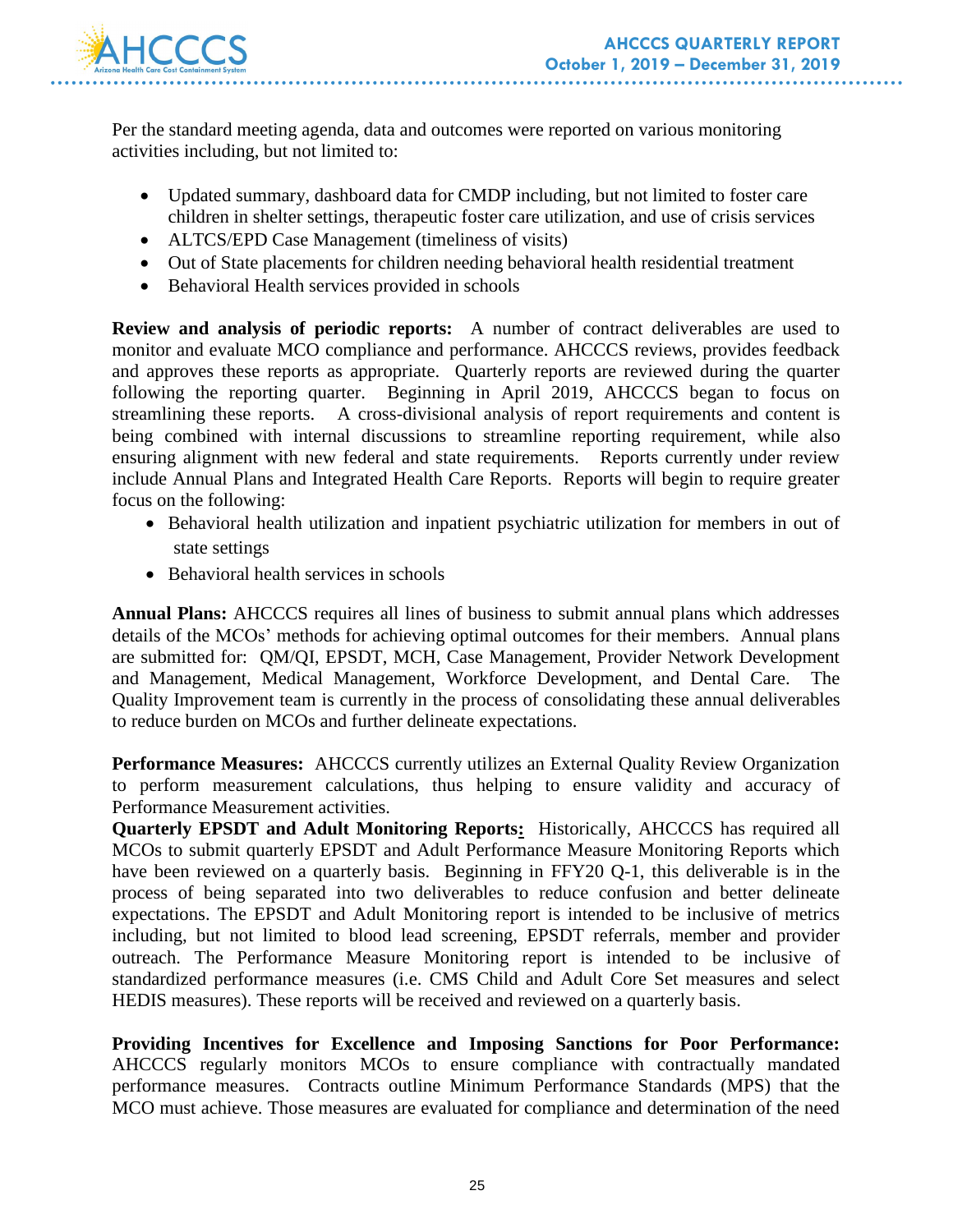

for imposing regulatory actions is assessed. At a minimum, measures that fail to meet the MPS require a Corrective Action Plan.

**Review and analysis of Program-Specific Performance Improvement Projects:** AHCCCS considers a Performance Improvement Project (PIP) as a planned process of data gathering, evaluation, and analysis to determine interventions or activities that are anticipated to have a positive outcome. PIPs are designed to improve the quality of care and service delivery and usually last at least four years. While MCOs may select and implement their own PIPs to address areas of opportunity specific to their plans, AHCCCS mandates other program-wide PIPs in which MCOs must participate. In turn, AHCCCS monitors performance until each MCO meets requirements for demonstrable and sustained improvement. The QI team has implemented an enhanced PIP checklist in order to provide more comprehensive feedback to MCOs.

**Specific PIPs:** AHCCCS has implemented an additional PIP to further enhance outcomes for EPSDT requirements.

 **Back to Basics:** This is a newly developed PIP related to improvement of EPSDT-related requirements. The Back to Basics PIP has been selected for ACC, CMDP, DDD, and KidsCare MCOs with a baseline measurement year of CYE 2019. The purpose of this PIP is to increase the number of children and adolescent well-child/well-care visits, and to increase the number of children and adolescents receiving annual dental visits. This PIP is inclusive of the following measures: Well-Child Visits in the First 15 Months of Life, Well-Child Visits in the Third, Fourth, Fifth, and Sixth Years of Life, Adolescent Well-Care Visits, and Annual Dental Visits. Due to a noted decline in performance measure rates, AHCCCS has identified these measures as areas of opportunity and improvement for the overall well-being of children and adolescents. Increasing the rates for these measures also impacts other measures and focus areas, such as childhood and adolescent immunizations, dental sealants for children at elevated caries risk, and developmental screenings.

# **Maintaining an Information System that Supports Initial and Ongoing Operations**

#### **Identifying, Collecting and Assessing Relevant Data**

AHCCCS maintains a robust information system—the Prepaid Medical Management Information System (PMMIS)—that documents all members, their claims and encounter data, plus many other data points. PMMIS data feeds into the AHCCCS Data Warehouse, which is the centralized system used for data analytics. There is a Data Integrity Warehouse team designed to support maintenance of valid, accurate, and reliable data for reporting and data transactions. This team is made up of system experts and data users from across the Agency. It meets at least quarterly to discuss any issues or opportunities around the data and systems. AHCCCS has focused on building data expertise within every division of the Agency, promoting data analytics as the cornerstone of operations and monitoring/oversight activities. The agency has a data governance manager who is responsible for data management best practices.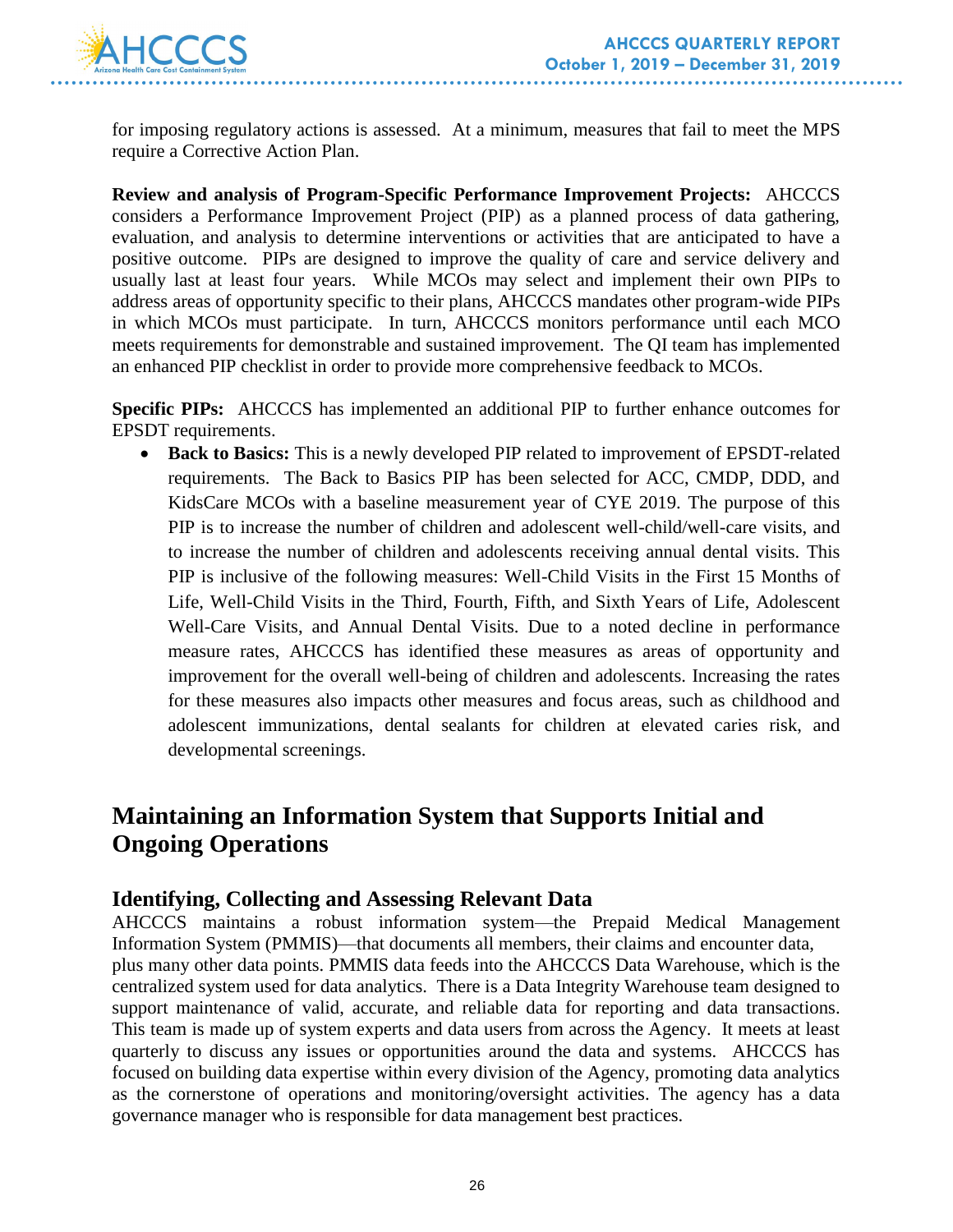

During the latter half of FFY19, AHCCCS began to develop additional reporting mechanisms to receive and compile information directly from MCOs into the AHCCCS data warehouse. Additional efforts include development of an out of state reporting portal, development of an inventory to show provider availability for routine and specialty treatment, tracking of high needs case managers and available housing programs. These efforts have come to fruition within the last quarter with the advent of a dedicated Quality Management data analyst.

### **Establishing Realistic Outcome-Based Performance Measures**

**Payment Reform Efforts:** During previous reports, AHCCCS reported implementation of a payment reform initiative (PRI) for the Acute Care, Children's Rehabilitative Services (CRS) and ALTCS populations, designed to encourage MCO activity in the area of quality improvement, particularly those initiatives that are conducive to improved health outcomes and cost savings, and those related to child and adolescent health. This PRI process is performed on a contract year basis. CRS and Acute Care are no longer contracted line of business and thus not reported separately.

As such, AHCCCS has implemented an updated Value Based Purchasing (VBP) Alternative Payment Model (APM) for the ACC, ALTCS/EPD, ALTCS/DDD and RBHA populations. The APM is designed to encourage MCO activity in the area of quality improvement, particularly those initiatives that are conducive to improved health outcomes and cost savings, and those related to child and adolescent health. This VBP APM process will be performed annually on a contract year basis. The contracts that the MCOs execute with health care providers, governed by APM arrangements, will have increases according to the tables immediately below.

| <b>ALTCS/DDD</b>  |                                   |     |  |
|-------------------|-----------------------------------|-----|--|
| Year              | <b>Sub-Contracted MCOs   LTSS</b> |     |  |
| <b>CYE 19</b>     | 35%                               | 10% |  |
| CYE <sub>20</sub> | 50%                               | 20% |  |
| CYE <sub>21</sub> | 60%                               | 35% |  |

| <b>ACC</b>    |                         |  |  |
|---------------|-------------------------|--|--|
| YEAR          | <b>INTENDED MINIMUM</b> |  |  |
|               | <b>VALUE PERCENTAGE</b> |  |  |
| <b>CYE 19</b> | 50%                     |  |  |
| <b>CYE 20</b> | 60%                     |  |  |
| CYE 21        |                         |  |  |

| <b>ALTCS/EPD</b> |                                                                     |  |  |  |
|------------------|---------------------------------------------------------------------|--|--|--|
| YEAR             | <b>INTENDED MINIMUM VALUE</b><br>PERCENTAGE (ALTCS/EPD AND MA-DSNP) |  |  |  |
| <b>CYE 19</b>    | 50%                                                                 |  |  |  |
| CYE 20           | 60%                                                                 |  |  |  |
| CYE 21           | 70%                                                                 |  |  |  |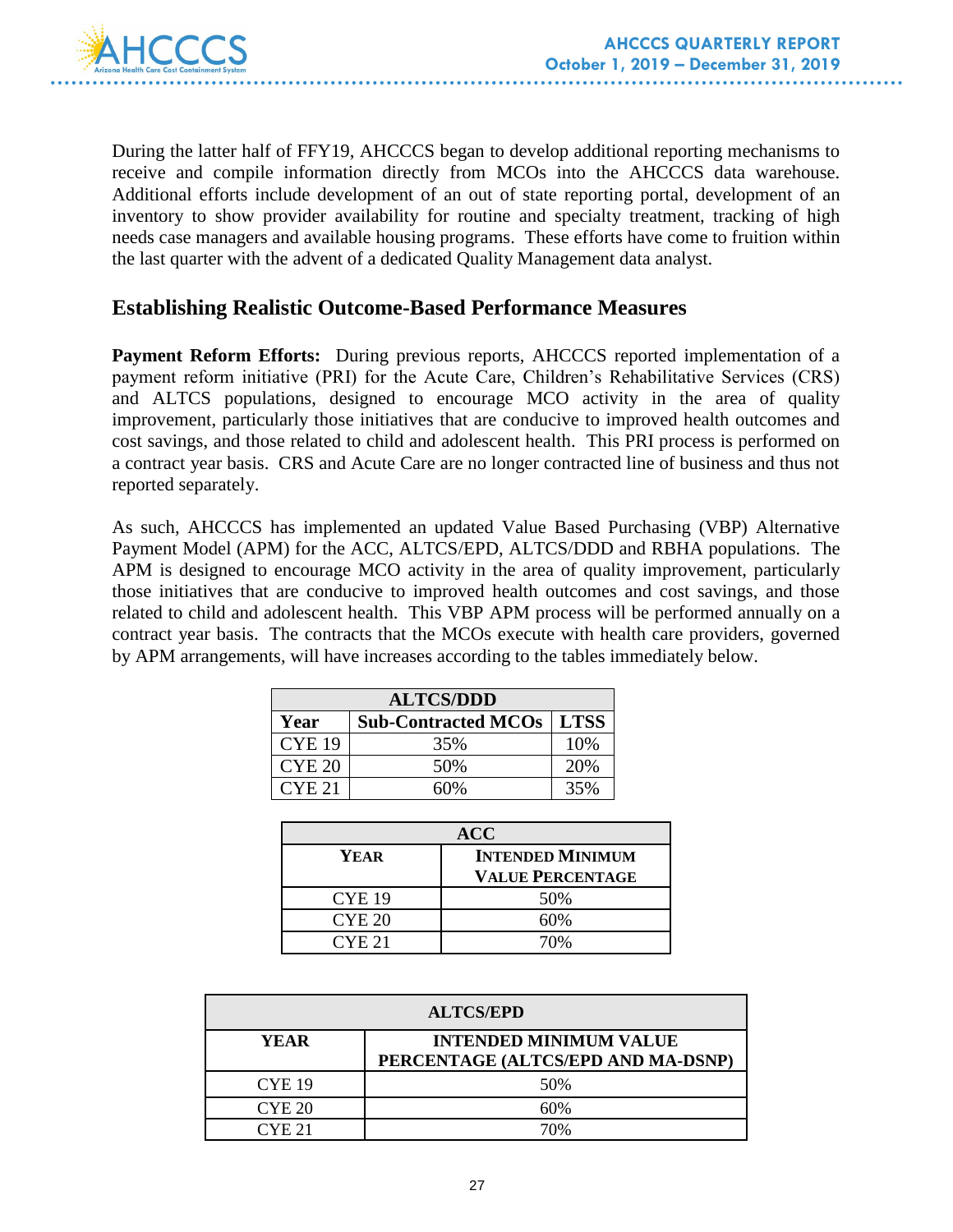

| <b>RBHA</b>   |                                          |                       |  |  |
|---------------|------------------------------------------|-----------------------|--|--|
|               | <b>INTENDED MINIMUM VALUE PERCENTAGE</b> |                       |  |  |
| <b>YEAR</b>   | <b>SMI-Integrated</b>                    | <b>Non-Integrated</b> |  |  |
| <b>CYE 19</b> | 35%                                      | 20%                   |  |  |
| <b>CYE 20</b> | 50%                                      | 25%                   |  |  |
| <b>CYE 21</b> |                                          | 25%                   |  |  |

# **Reviewing and Revising the Quality Strategy**

AHCCCS continues its efforts to enhance the Agency's Quality Strategy report. Current initiatives are underway to reevaluate structure, content and data analysis. Part of the approach will be to incorporate synchronized reporting processes to ensure alignment across various AHCCCS reports that relate to quality (e.g. Strategic Plan, Quality Strategy, and External Quality Review Organization Report). The AHCCCS Quality Strategy, Assessment and Performance Report will be a coordinated, comprehensive, and proactive approach to drive improved health outcomes by utilizing creative initiatives, ongoing assessment and monitoring, and result-based performance improvement. Members, the public, and stakeholders provide input and recommendations regarding the content and direction of the Quality Strategy through stakeholder presentations and public comments. The Quality Strategy incorporates all required elements outlined in 42 CFR 438.340.